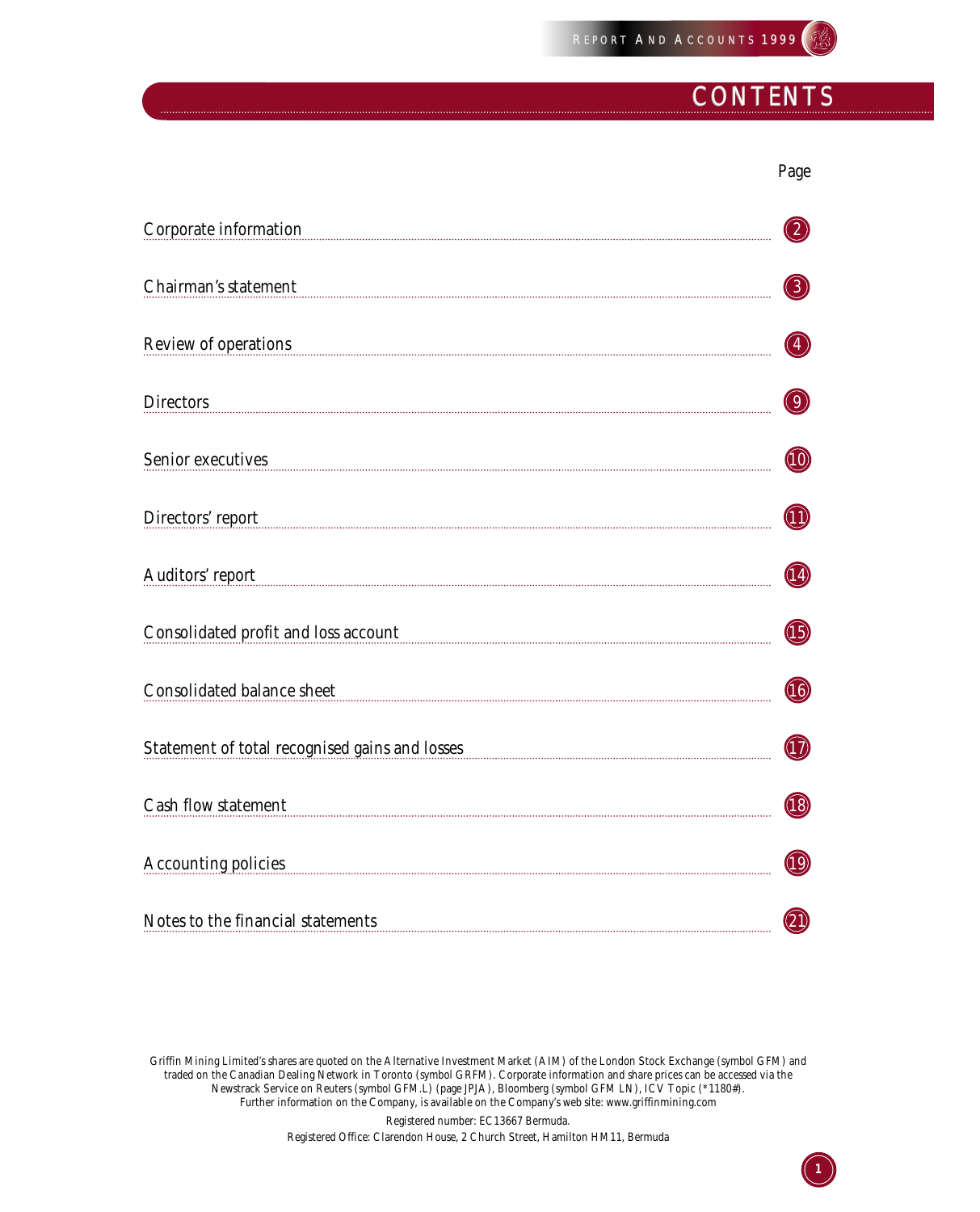**2**

# CORPORATE INFORMATION

| <b>Principal office:</b>          | Whitehall House, 5th Floor<br>41 Whitehall, London SW1A 2BY, United Kingdom.<br>Telephone: +44 (0)207 321 2077<br>Facsimile: $+44$ (0)207 321 2088<br>Email: griffin@griffinmining.demon.co.uk<br>Web site: www.griffinmining.com |
|-----------------------------------|-----------------------------------------------------------------------------------------------------------------------------------------------------------------------------------------------------------------------------------|
| <b>Registered office:</b>         | Clarendon House,<br>2 Church Street, Hamilton HM11, Bermuda.                                                                                                                                                                      |
| <b>Directors:</b>                 | Craig Niven (Chairman)<br>Mladen Ninkov (President)<br>Dal Brynelsen<br>John Goodger<br><b>Gordon Montgomery</b><br>William Mulligan<br><b>John Steele</b>                                                                        |
| <b>Company secretary:</b>         | Roger Goodwin                                                                                                                                                                                                                     |
| <b>Nominated adviser for AIM:</b> | English Trust Company Limited.<br>12a Charterhouse Square, London, EC1M 6AX. UK.                                                                                                                                                  |
| <b>Nominated broker for AIM:</b>  | <b>Charles Stanley and Company Limited</b><br>25 Luke Street, London EC2A 4AR.UK.                                                                                                                                                 |
| <b>Auditors:</b>                  | <b>Grant Thornton</b><br>Grant Thornton House, Melton Street, Euston Square,<br>London. NW1 2EP. UK.                                                                                                                              |
| <b>Solicitors:</b>                | <b>Denton Hall</b><br>5 Chancery Lane, Clifford's Inn, London, EC4A 1BU. UK.                                                                                                                                                      |
|                                   | Conyers Dill & Pearman<br>Clarendon House, Church Street, P.O. Box HM 666,<br>Hamilton, HMCX, Bermuda.                                                                                                                            |
| <b>Bankers:</b>                   | National Westminster Bank PLC.<br>St James's and Piccadilly, London. W1A 2DG. UK.                                                                                                                                                 |
|                                   | The Bank of N T Butterfield & Son Ltd<br>Rosebank Centre, 14 Bermudiana Road, Pembroke, Bermuda.                                                                                                                                  |
| UK Registrars & transfer agents:  | IRG plc<br>Balfour House, 390/398 High Street, Ilford, Essex IG1 1NQ. UK.                                                                                                                                                         |
| <b>Canadian transfer agents:</b>  | <b>CIBC Mellon Trust Company</b><br>320 Bay Street, Toronto, Ontario, M5H 4A6. Canada.                                                                                                                                            |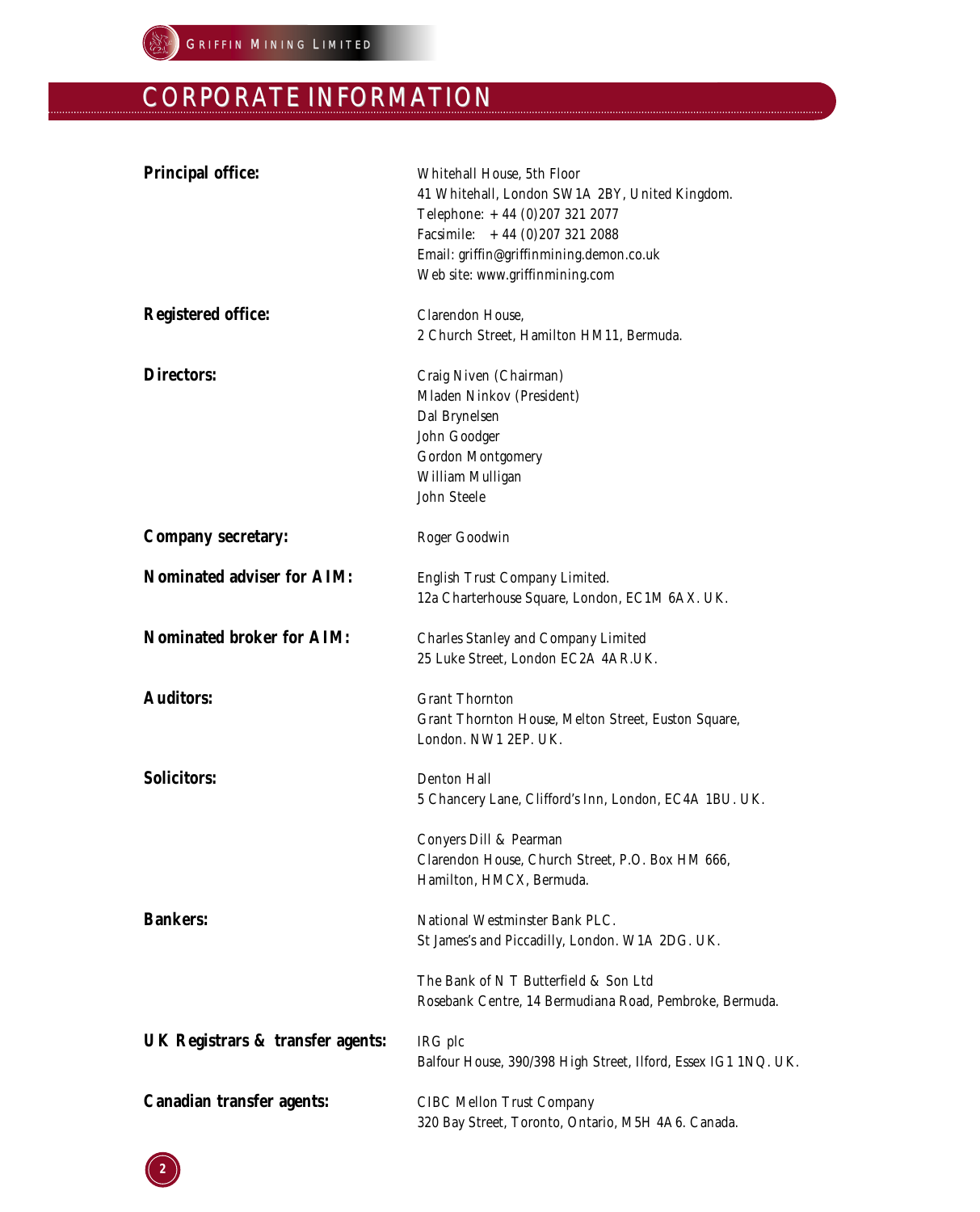**3**

I am pleased to report that the year to 31 December 1998 was one of significant progress at Griffin's Caijiaying zinc-<br>gold project in China. During the course of the year Griffin increased its equity interest in Caijiayin gold project in China. During the course of the year Griffin increased its equity interest in Caijiaying through its wholly owned subsidiary China Zinc Pty Limited from 30% to 60%, and completed a major work programme at Caijiaying, funded by a placing of new shares in June 1998 which raised USD 1.7 million at US 24 cents per share. In addition, we were pleased to raise the profile of our Caijiaying joint venture significantly when the Company was informed by the Chinese Deputy Minister for Mining that it had become the first foreign controlled joint venture company to receive a new three year exploration licence for a hard rock deposit in China under the recently enacted mining laws. This licence was presented by the Chinese Deputy Minister for Mining at a high profile ceremony in Beijing on 17 October 1998.

Following the issue of this exploration licence, application has been made for an exploration licence covering 104 sq km of land surrounding and immediately adjacent to the Caijiaying existing licence area. The Board considers the whole Caijiaying area to be highly prospective for base metals and gold. It is intended to establish an ongoing exploration programme in the new licence area once production has started at Caijiaying.

The 1998 Caijiaying work programme comprised approximately 5,000 metres of diamond drilling and a re-logging and re-assaying programme based on 98,000 metres of previously drilled core. The conclusions that your Board has drawn from the 1998 programme can be summarised as follows:

a) the geological re–interpretation of the ore body made by Griffin's geological consultants, CSA Australia Pty Limited, as shallow dipping ore lenses has been confirmed; b) the new ore body re–interpretation is likely to improve project economics and suggests an increase in zinc grade and/or tonnage; and c) the potential area of the main orebody in Zone III extends further to the south east.

Work is currently underway on the design of an extension of an existing decline on Zone III and associated horizontal drives. The decline will be used to a) visually reconfirm the new geological interpretation of the orebody made by CSA Australia Pty Limited, b) conduct underground drilling to define more accurately the ore block geometry, and c) generate bulk samples for metallurgical test-work. Work is also ongoing in defining freight logistics and on detailed feasibility work on the project power supply designed to link into major upgrades to the electricity grid being planned in the Caijiaying area by the Chinese authorities. Environmental baseline work is planned to commence in 1999.

It is your Board's intention to continue development work and progress towards completion of a full bankable feasibility study at Caijiaying. On 4 June 1999 the Company announced the completion of a placing of 1,666,667 new ordinary shares at U.S 30 cents per share. The shares were placed with an international institutional investor. The funds raised will be used to continue development work at Caijiaying and in meeting ongoing working capital requirements.

The current business climate in which Griffin operates is dominated by weak base metal prices, including zinc; and negative market sentiment, both towards the mining sector generally and towards the smaller quoted company sector. I hope that the next two years will see a more positive business environment developing, including higher zinc prices, and improving market sentiment based on a cyclical recovery in commodity prices driven by continued resilience in the United States economy and an increase in the level of economic activity in Asia.

Mine development and exploitation is a long term business activity. The Board believes in the long term fundamentals of the market for zinc and in the prospects for the continued development of China's political and economic environment in a way that supports increasing foreign investment. Griffin also retains interests in Burkina Faso, Sweden and Botswana but has restructured these so as to require minimal cash investment. Our strategy, originally set out in 1997, continues to be to move the Caijiaying project forward to full bankable feasibility and to seek opportunities to acquire other world class assets.

Craig Niven *Chairman* 4 June 1999.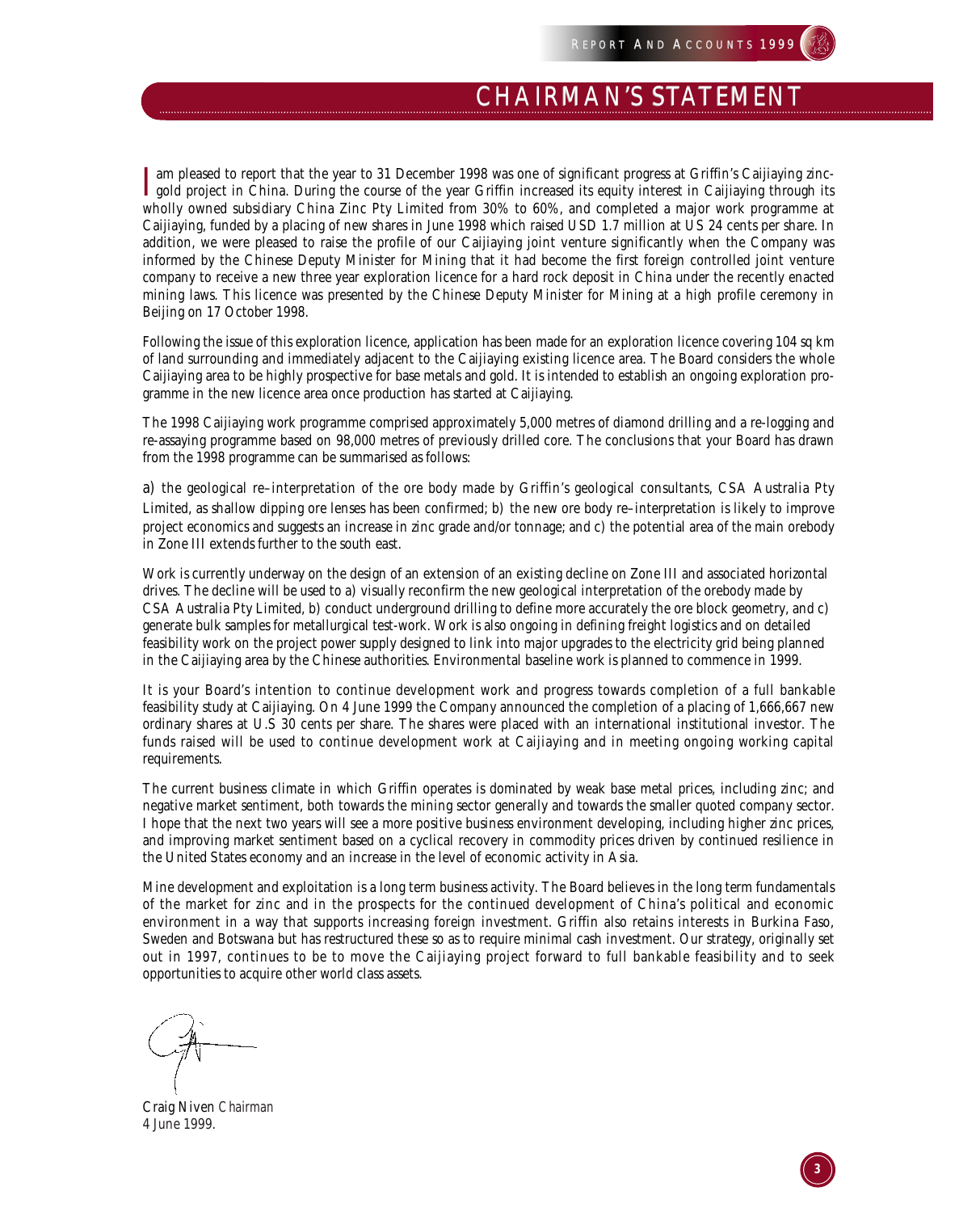Griffin Mining Limited ("Griffin" or "the Company") is a mining exploration and development company. Its principal project is the Caijiaying zinc-gold project in the Peoples Republic of China.

#### **CAIJIAYING ZINC – GOLD PROJECT: China**

#### *BACKGROUND*



On 26 November 1997, Griffin acquired 50% of the issued share capital of China Zinc Pty Limited ("China Zinc") together with an option to acquire the remaining 50% of the issued share capital, for a consideration of US\$1.3 million. This was satisfied by the issue 2,230,000 new ordinary shares in Griffin and cash of US\$538,000. The call option to acquire the remaining 50% of China Zinc was exercised on 17 April 1998 satisfied by the issue of 3,500,000 new Griffin shares. Following the exercise of this option Griffin owns 100% of the issued share capital of China Zinc.

China Zinc is an Australian company which has been engaged in the development of the Caijiaying zinc-gold project in China ("the Caijiaying project") through its 60% local joint venture entity: Hebei Hua' Ao Mining Development Company Limited ("HSAMDC"). The joint venture is a contractual joint venture that was established in 1994 with the Zhangjiakou City People's Government and the Hebei Bureau of Geology and Mineral Resources Exploration and Development ("MLNR").

The terms of the joint venture agreement which established HSAMDC, provide for China Zinc to contribute the whole of the "registered capital" of US\$5 million. To date, China Zinc has expended approximately US\$2 million for the benefit of the HSAMDC, of which US\$954,027 had been certificated by the Chinese authorities as at 31 December 1998. China Zinc is responsible for arranging the funding of the capital expenditure required to bring the Caijiaying project into production. China Zinc is entitled to receive 80% of the net profits of the Caijiaying project until all capital expenditures arranged by China Zinc have been recouped, together with a coupon of 4.5%. Thereafter China Zinc is entitled to receive 60% of net profits.

The Caijiaying project is a polymetallic deposit comprising mainly zinc, gold and silver located 200 km north west of Beijing in China. In a pre-feasibility study commissioned by China Zinc, Bateman Kinhill proposed an open pit mine to exploit a mineable resource of 27.4 million tonnes containing 6.87% zinc. There are also significant amounts of gold, silver, lead, gallium and other metals that Griffin believes can be economically recovered in an open pit mining operation. Bateman Kinhill's study proposed a process plant capable of producing per annum 123,000 tonnes of zinc, 34,000 ounces of gold, and 1.5 million ounces of silver over a 13.7 year mine life. This proposal was based on the resource in Zone III where most of the exploration work has been concentrated. However, the project area comprises six zones in total. Griffin believes that at least two of these additional zones are highly prospective and will be undertaking additional exploration work with a view to extending the total Caijiaying resource estimates.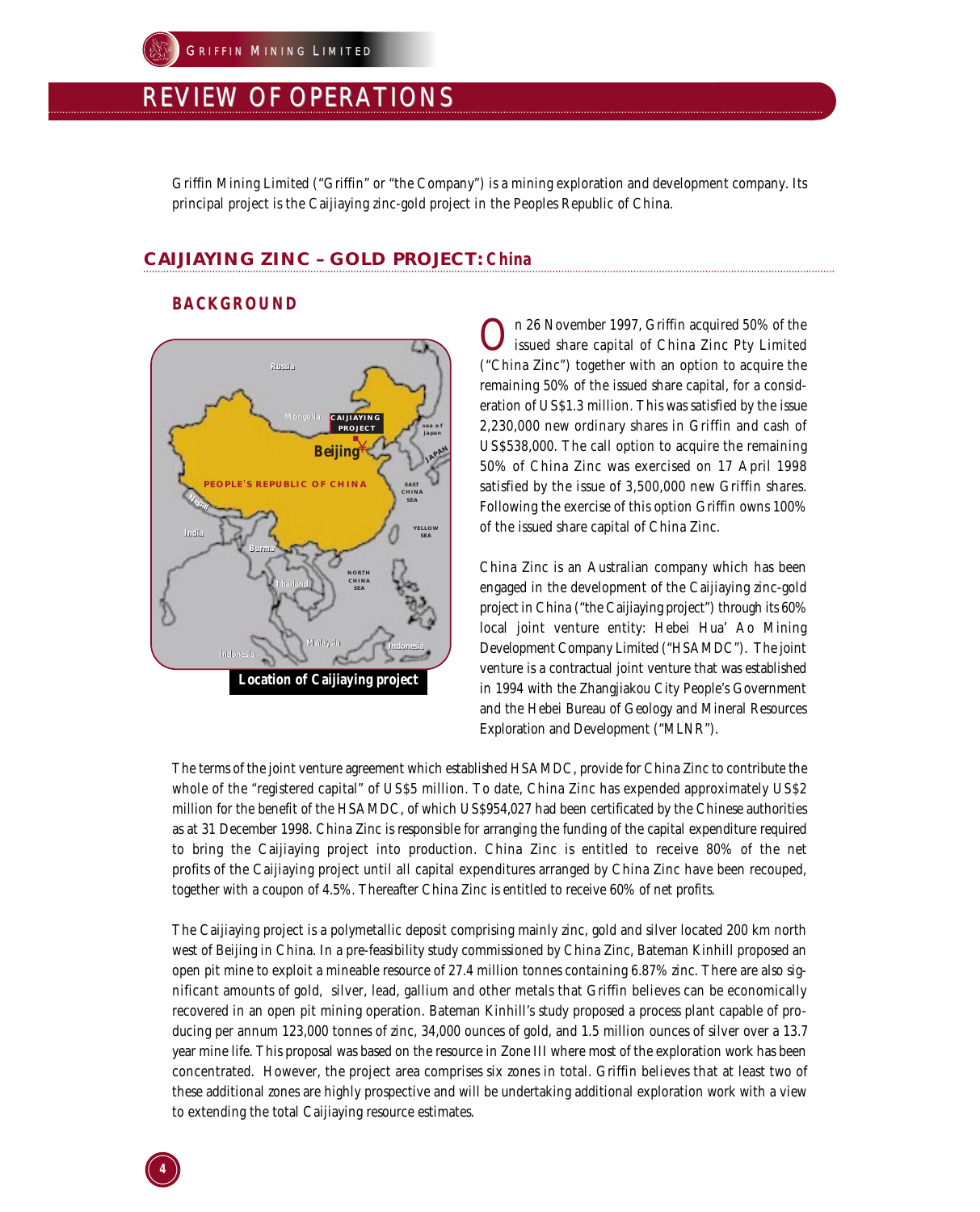

**Surveying at Zone II Caijiaying September 1998**

The project site is easily accessible by road and is connected to power supplies. Adequate water supplies are available on site from underground sources. The Caijiaying area is on the edge of the Inner Mongolian Plateau. Conditions are not severe. Winters are cold and dry.

MLNR conducted 10 years of exploration work on the Caijiaying project. It is estimated by Griffin that if such work had been undertaken by a non Chinese company, the equivalent of US\$10

million would have been spent over this period, including the costs of 95,000 metres of diamond drilling. Subsequently some US\$2 million has been spent on the Caijiaying project by western parties, which included the cost of the Bateman Kinhill pre feasibility study, various geological reports, some 8,000 metres of infill diamond drilling, ore body modelling, metallurgical testwork, and engineering and geological studies.

The Caijiaying project covers an area of 13.6 square kilometres. It is broken down into six zones as indicated in the plan set out below. Zone III has been the main focus of exploration and development activity and formed the basis of the Bateman Kinhill pre feasibility study. The other zones have not been intensively explored, but drilling and other work in Zones II, IV and V in particular have indicated excellent potential.

HSAMDC has applied for an exploration licence to 104 square kilometres surrounding and adjacent to the existing licence area at Caijiaying.

#### *SUMMARY OF WORK UNDERTAKEN IN 1998*

Work undertaken on the Caijiaying Project in 1998 by Griffin included further diamond drilling within the "starter pit area" of Zone III, detailed orientated drilling in the central part of Zone III, and some regional exploration drill holes in Zone II and between Zones II and III. A total of 19 drill holes were completed for a total



of 4998 metres. A program of re-logging and re-sampling of previous drill core was also undertaken.

The highlights arising from the 1998 work programme:

- Orebody re–interpretation confirmed as shallow dipping ore lenses, improving project economics
- Extension of orebody to the south east
- New orebody interpretation may increase zinc grade and/or tonnage
- Evidence of significant gold mineralisation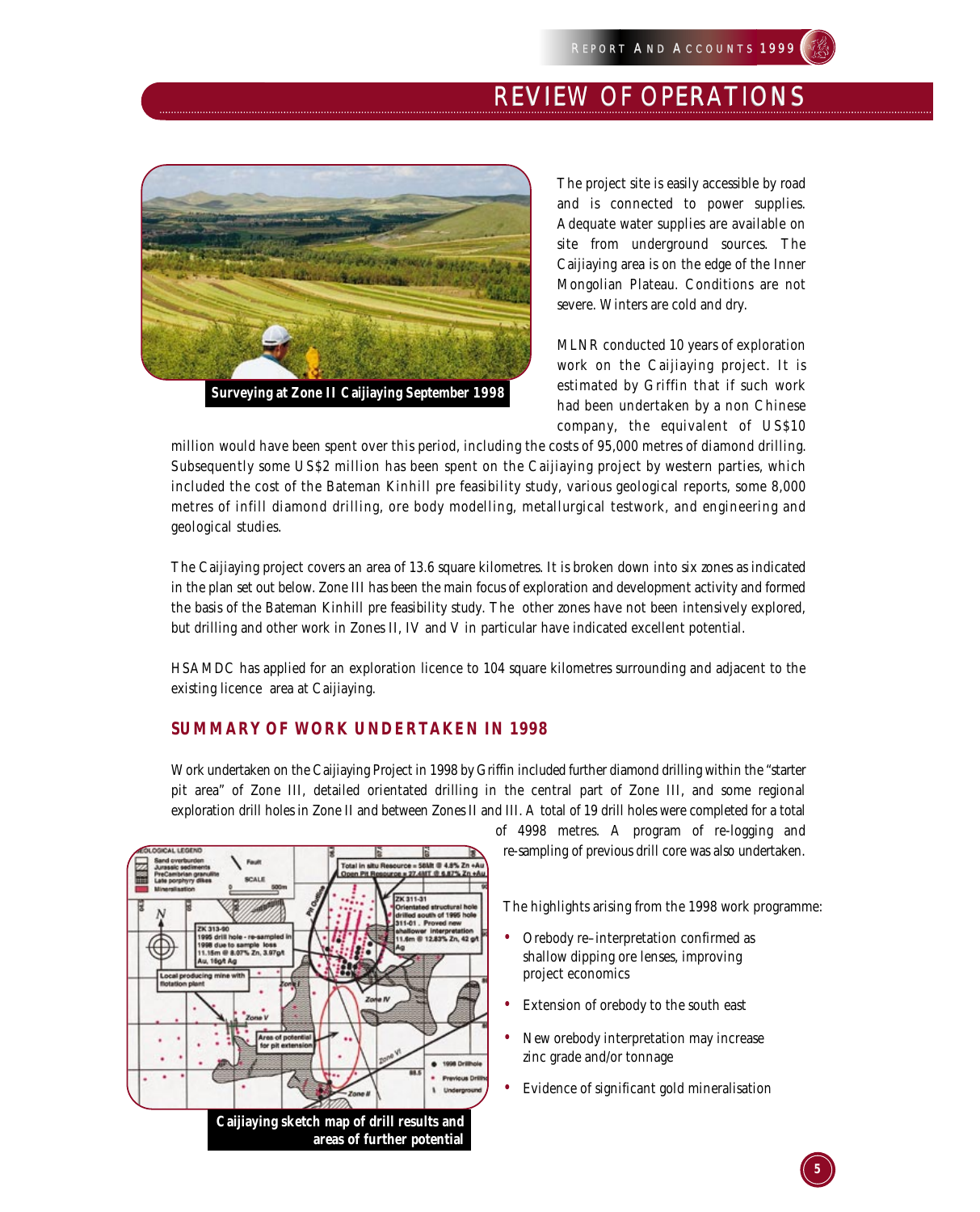

**6**

The 1998 drilling programme was managed by Griffin's independent geological consultants: CSA Australia Pty Limited ("CSA"). All base metal samples were assayed by Analabs Pty Limited at its laboratory in Perth, Western Australia. The work programme was designed as the first phase of a bankable feasibility study and to meet applicable standards.

The results have confirmed not only the known zinc-leadgold-silver resource at the Caijiaying deposit, but have also added significant upside to the project via the new orebody interpretation, high grade intercepts in the southern limits of Zone III of the deposit, and the significant potential to increase the deposit further due to exploration success in the adjacent Zone II area at Caijiaying.

Orientation drilling undertaken by Griffin in 1998 in the central part of the starter pit area of Zone III, together with detailed re-logging, has confirmed that the ore lenses are more shallowly dipping than previously interpreted by the Chinese. The new interpretation of thicker, less steeply orientated lenses improves between-hole correlation and should positively enhance the resource which currently stands, as calculated by Bateman Kinhill, at an Indicated Mineral Resource of 57.8

million tonnes @ 4.8% Zinc at a 1% Zinc cut-off. This includes a resource of 27.4 million tonnes @ 6.87% Zinc and 0.5 g/t Gold which the pre-feasibility study showed could be exploited by open pit mining.

Set out below is a preliminary section of the deposit in Zone III prepared by CSA Australia Pty Limited showing the new Orebody interpretation.

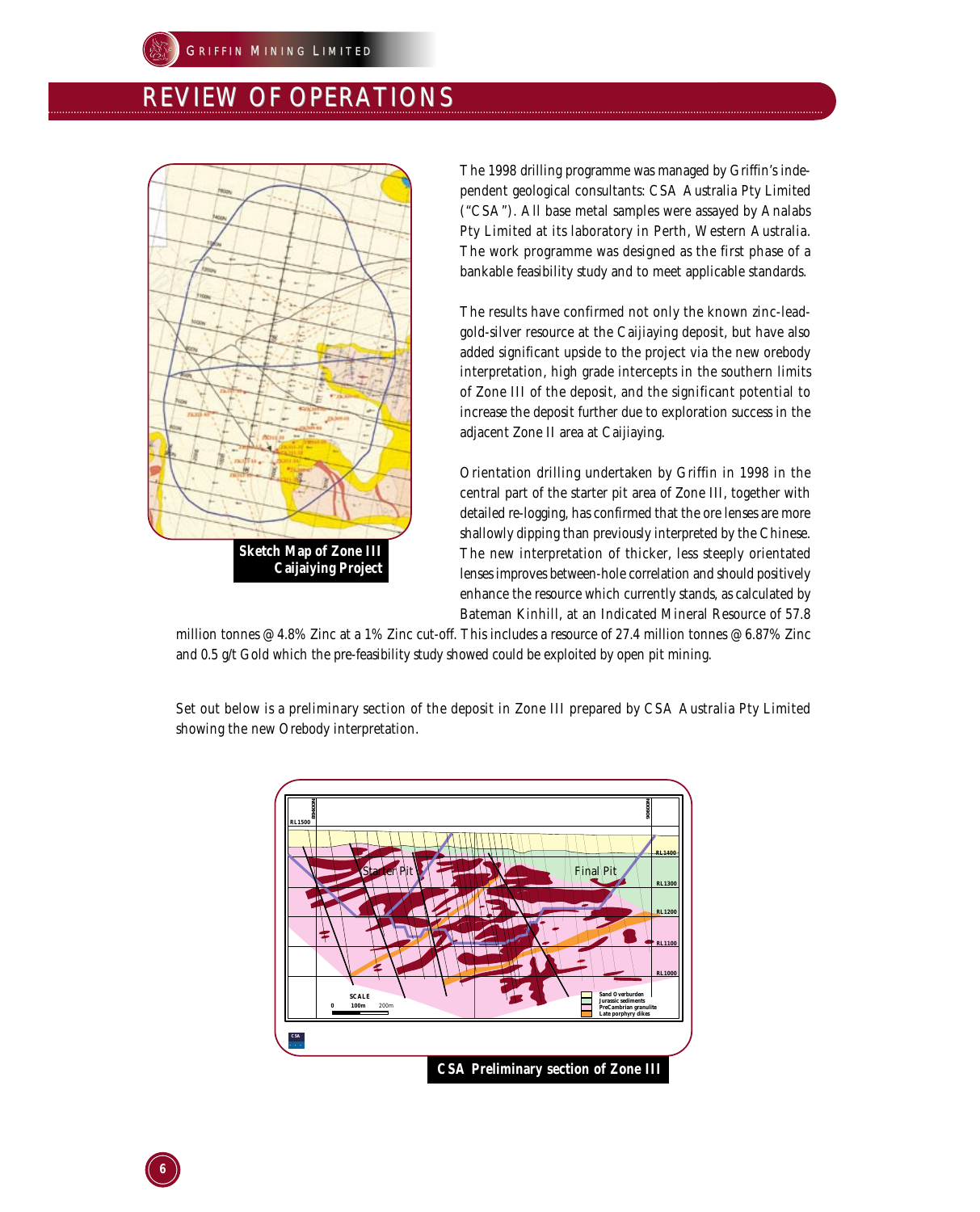

**Drilling on Caijiaying project**

The 1998 drilling results demonstrate that the orebody extends further to the southeast than previously drilled limits. Two regional drill holes were completed within and immediately to the north of the main exploration target in Zone II, 1 kilometre to the south of Zone III. Results from this drilling show that zinc-rich mineralisation now extends over a strike length of over 100 metres in this area, and there is strong evidence to suggest that this mineralisation may be linked to that of Zone III, 1 kilometre to the north.

The ore-body re-interpretation that has been confirmed by the 1998 work programme should have a significant and favourable impact on the project economics. The Bateman Kinhill pre-feasibility study had assumed a sharply dipping, narrow vein deposit. It is now clear that the ore-body actually comprises a seriesof tabular "lenses" dipping at a more shallow angle. The implications of this re-interpretation for the project are as follows:

- Mining plan and pit design are likely to change from those envisaged in the pre-feasibility study. The expected changes may result in lower costs of production than calculated in the pre-feasibility study.
- The resource, currently defined by Bateman Kinhill as 27.4 million tonnes @ 6.87% Zinc, may be improved as to grade and/or tonnage.

Encouraging results were received from gold re-sampling of Chinese drill core which had not been previously analysed for gold. A best intersection of 8.45metres @ 7.83 g/t Gold was returned from 154.59 metres in drill hole 307-26. This indicates that there is potential for significant gold intersections outside those previously included in the resource.



**Drill core logging at Caijiaying**

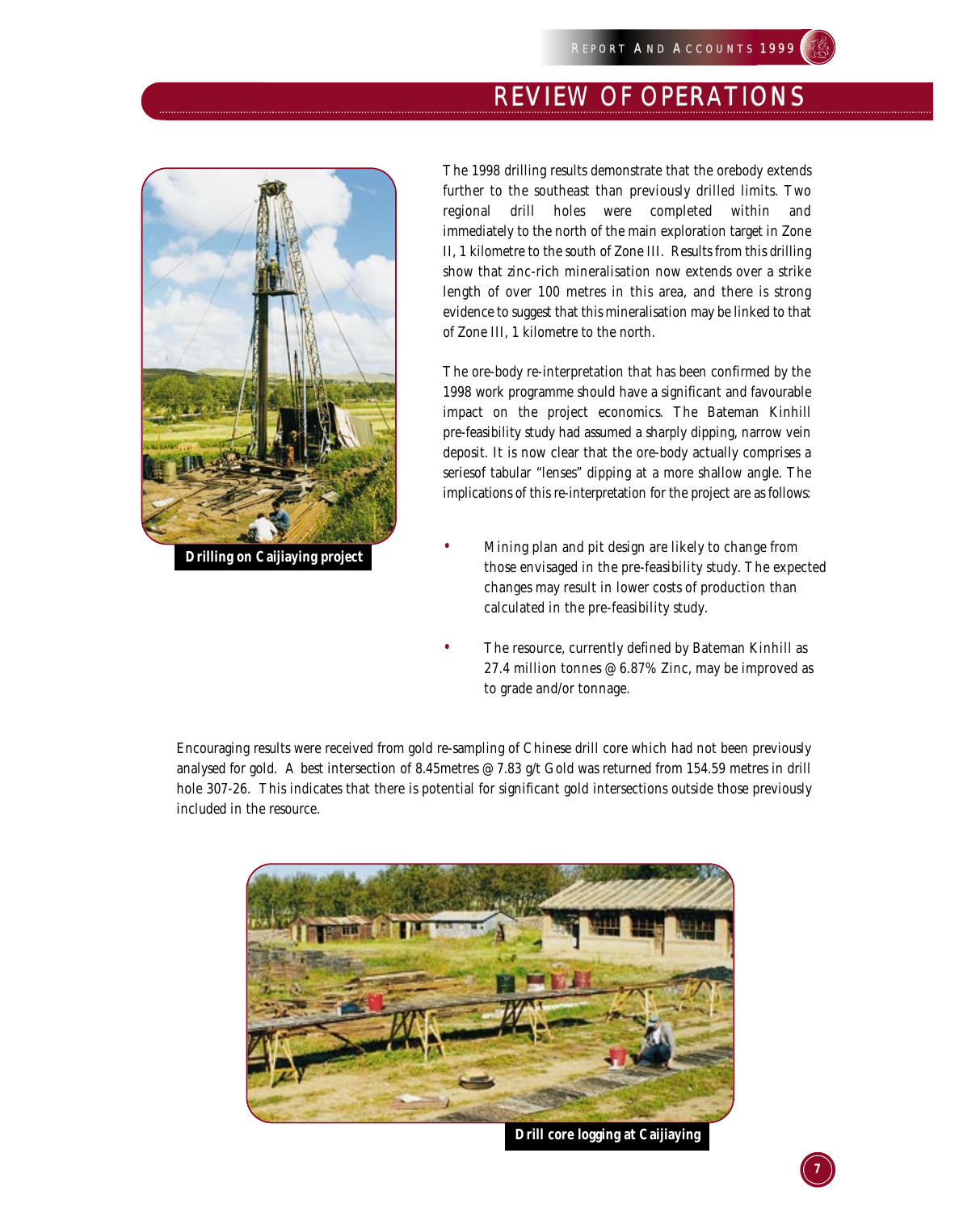#### **OTHER PROJECTS**

Guriffin Mining Limited retains interests in Burkina Faso, Sweden and Botswana but has restructured these<br>So as to require minimal cash investment. Britcan's licence in Devon and Cornwall has not been renewed.

### **FINANCIAL**

The Group recorded a loss for the year of \$1,654,000 (1997 loss \$3,718,000).

Gains on disposals of investments during 1998 amounted to \$147,000 (1997 \$139,000).

Operating costs in 1998 were \$711,000 (1997 \$882,000).

Taking into consideration the continued low price of gold, further provision of \$251,000 has been made in respect of the Guiro Gold Project in Burkina Faso and \$7,000 of costs incurred on Britcan's gold project in Devon and Cornwall have been provided against in full. In view of a further extension to the suspension of production not being granted on the Thakadu copper project in Botswana full provision of \$853,000 (after minority interests) has been made against the Company's interest in this project.

Cash balances increased marginally to \$408,000 at 31 December 1998 compared to \$402,000 at 31 December 1997. \$1,366,000 (net) was raised in June 1998 from the issue of 7,200,000 new ordinary shares, which has been used to fund exploration costs of \$1,093,000, including \$988,000 on the Caijiaying zinc project in China, and operating costs.

In addition to the issue of 7,200,000 new ordinary shares in the Company on a private placement in June 1998, 3,600,000 new ordinary shares were issued on exercise of the option to acquire 50% of the share capital in China Zinc Pty limited not already owned by the Company. 214,375 ordinary shares in the Company were bought back for cancellation during 1998 as part of an agreement for the disposal of the Company's interest in Firestone Diamonds.

Shareholder's funds rose from \$3,611,000 at 31 December 1997 to \$4,046,000 at 31 December 1998.

#### **YEAR 2000 ISSUE**

Gulfin Mining Limited is aware of potential problems with computer systems which express dates using<br>
Gulfin Only the last two digits of the year and may therefore malfunction due to the date change to the year 2000. The issue is complex and no business can guarantee that there will be no Year 2000 problems. However, the Board believes that its plans and actions are appropriate and adequate to address the issue. Griffin does not operate any unique bespoke computer systems, but uses personal computers and standard "off the shelf" systems which are primarily Windows based. All computers owned and operated by the Company were purchased in July 1997 or subsequently. Prior to installation a comprehensive review of the Company's computer systems and requirements was undertaken by independent computer consultants. This review included ensuring that all computer software and hardware operated and to be installed by the Company were Year 2000 compliant. This review process remains on going particularly on installation of any system upgrades. The Company does not anticipate any further significant costs in this regard.

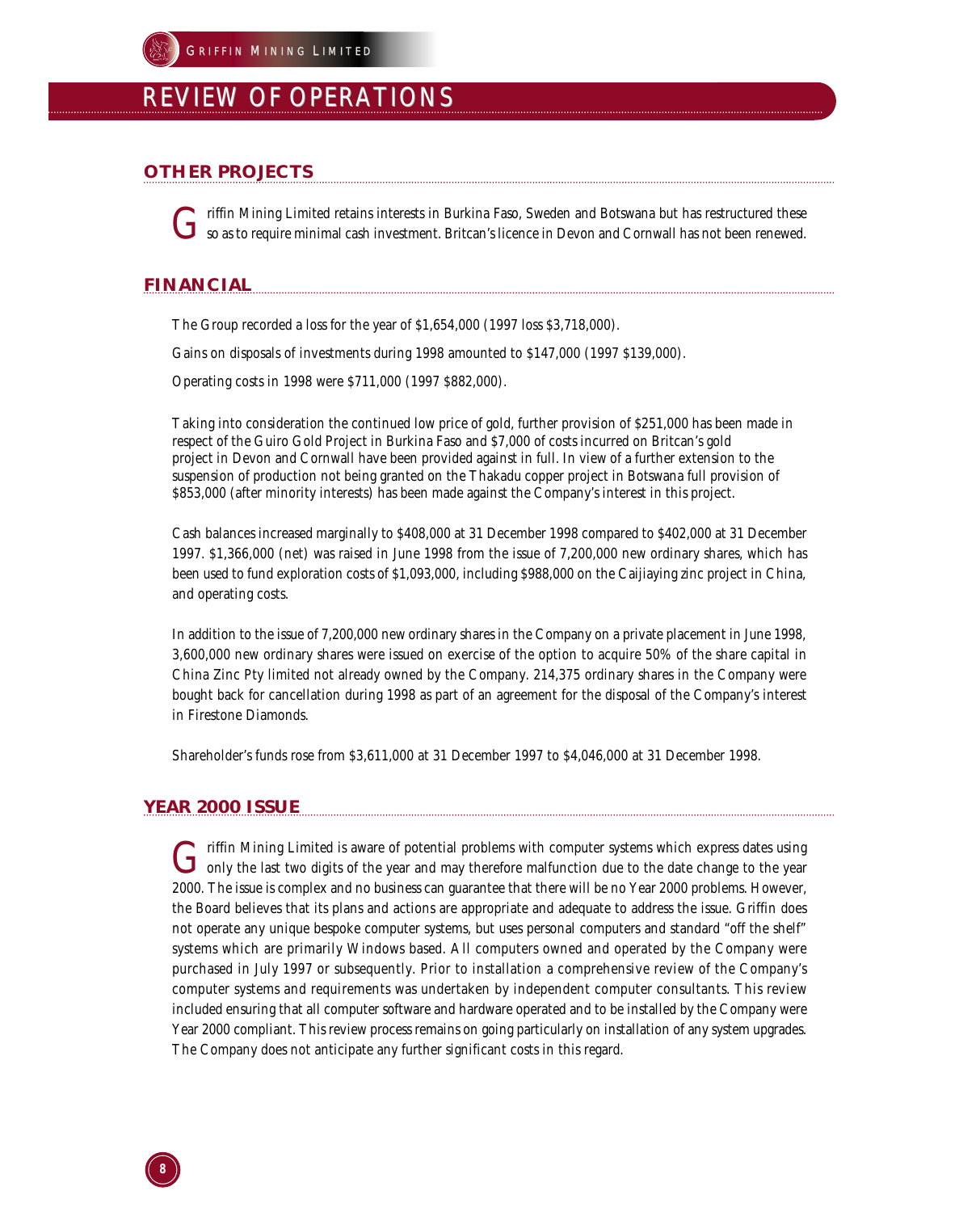### DIRECTOR'S

#### **Craig Niven, Chairman, British, aged 42**

Craig Niven holds a Masters Degree in Economics from St. Catharine's College, Cambridge and is a Chartered Accountant. Until 1994, he was a director and Head of International Corporate Finance at ANZ Grindlays Bank Plc where he was involved in cross-border transactions focused on emerging markets and the natural resource sector. In addition to his involvement in the Company, he is a director of a number of private companies, outside the natural resource sector, in which he and/or his family have equity interests. He also acts as investment advisor to Park Street Investments Pty. Limited, an offshore investment fund. He had previously held various positions at Amalgamated Metal Corporation Plc and Pannell Kerr Forster.

#### **MLADEN NINKOV, President, Australian, aged 38**

Mladen Ninkov holds a Masters of Law Degree from Trinity Hall, Cambridge University and Bachelor of Laws (with Honours) and Bachelor of Jurisprudence Degree from the University of Western Australia. He is a director of: Keynes Investments Ltd; Frick Pty Ltd; Dragon Capital Pty Ltd; and Dragon International Ltd. He has a mining, legal, fund management and investment banking background and is admitted as a barrister and solicitor of the Supreme Court of Western Australia. He was a Director and Head of International Corporate Finance at ANZ Grindlays Bank Plc, a Vice President of Prudential-Bache Securities Inc. in New York, and until recently, was Chairman of Westgold Resources NL, a listed Australian company. He was also a director of; Mt. Monger Gold Project Pty. Ltd.; Castle Hill Resources NL; Ramsgate Resources NL; and Matu Mining Pty. Ltd.

#### **Dal Brynelsen, Canadian, aged 52**

Dal Brynelsen is a graduate of the University of British Columbia in Urban Land Economics. Mr. Brynelsen has been involved in the resource industry for over 20 years. He has been responsible for the discovery, development and operation of several underground gold mines during his career. Over the past five years he has focused on the exploration potential of Sub-Sahara Africa. He has secured mineral concessions covering over 20,000 square kilometres in Central Africa. Recently, he completed a multi-million dollar exploration agreement with a large South African mining house to further exploration on this concession for copper, gold, nickel, cobalt, zinc, lead and precious stones. Mr. Brynelsen is the President and a Director of Pacific Vangold Mines Limited and provides independent consulting services to private and institutional corporations. Mr. Brynelsen was a Director of Graffoto Industries Limited.

#### **John Goodger, British, aged 51**

John Goodger has worked on smaller public and private companies since 1985 and is currently a director of N.W. Brown Corporate Finance Ltd, a company regulated by The Securities and Futures Authority, LPA Industries PLC, a fully listed electrical products company, and Focus Communications Limited. Between 1964 and 1974, he worked at National Provincial Bank, Slater Walker Investment Management, and the Investors Chronicle. After four years at Good Relations City Ltd., he jointly founded the financial public relations company, Financial Strategy Limited.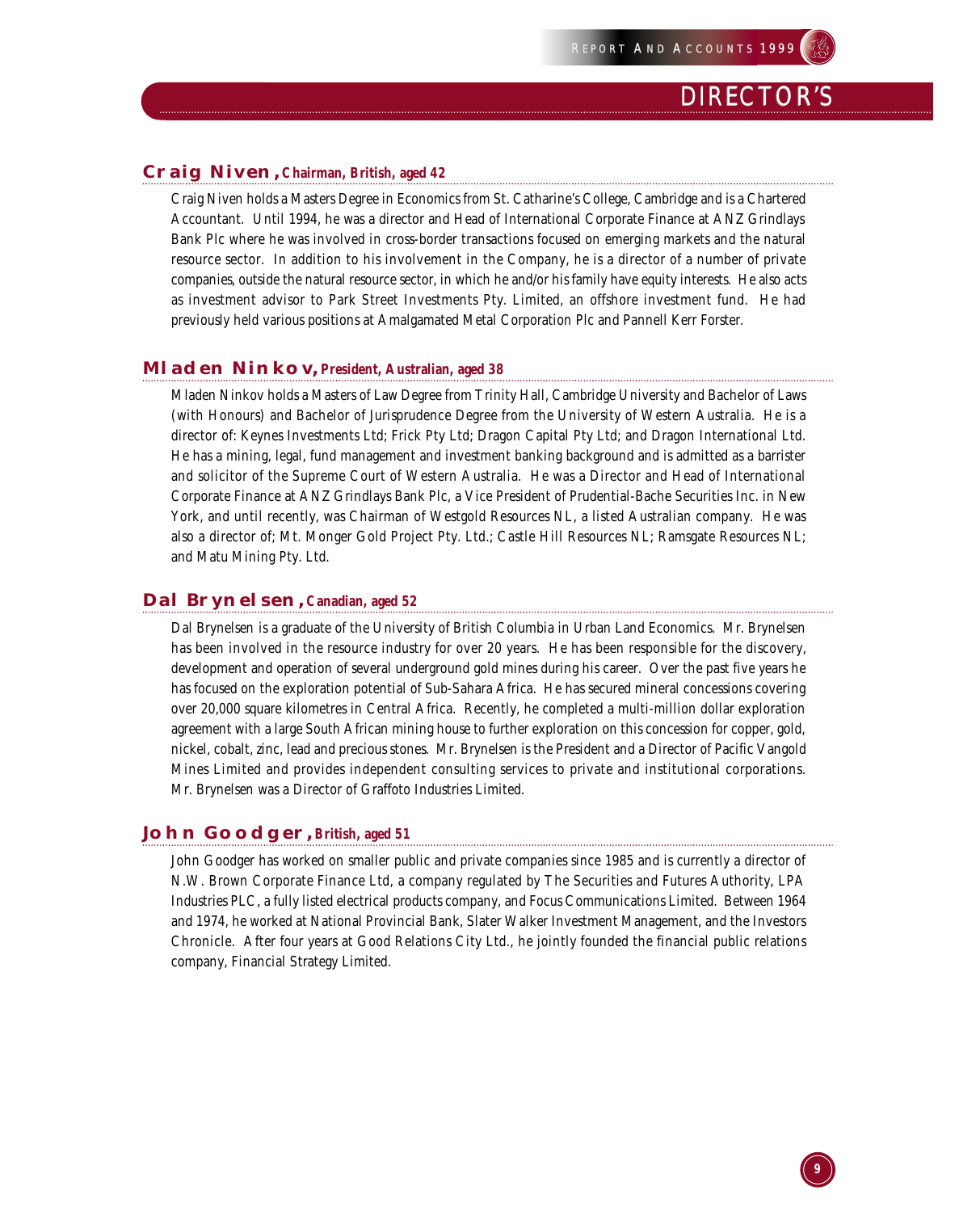### DIRECTOR'S / SENIOR EXECUTIVES

#### **GORDON MONTGOMERY, British, aged 42**

Gordon Montgomery, is a Chartered Accountant with a background in corporate finance and venture capital with experience in deal assessment, negotiation and capital raising. Since 1989, he has assisted in the raising of capital and growth of a number of small to medium sized companies. He is currently a director of, Oasis Europe Ltd. (a mergers and acquisitions adviser), Nale Industries Ltd. (an inspection equipment manufacturer), as well as being a director and adviser to a number of other businesses.

#### **William Mulligan, American, aged 56**

William Mulligan has a BSc from Thomas Clarkson University, an MS in Geological Engineering from the University of Connecticut and an MBA from NYU Bernard Baruch School of Business Administration. He is currently the Managing Director for Global Projects and Political Risk at AIG Global Trade and Political Risk Insurance Company, a wholly owned subsidiary of American International Group Inc. From 1994 to 1996 he was Executive Vice President for Corporate Development at Latin American Gold Limited. He is a Director of Arcon International Plc, the Dublin based company which operates the Galmoy zinc mine in Ireland.

#### **John Steele, Canadian, aged 56**

John Steele has an MSc in Geophysics from the University of Toronto. Until 1996, he worked for Yorkton Securities Inc in Toronto where he was responsible for mining projects throughout South East Asia. He is currently a director of the following companies active in the natural resource sector: High American Gold Inc; Paron Resources Ltd; Asian Tiger Resources Ltd; Geothai Services Company Ltd; and Vietnam Exploration and Development Corporation. He is also a director and convention committee Co-Chairman for the Prospectors and Developers Association of Canada. He was a Director Westgold Resources N.L and Golden Tiger Resources N L. (Vietnam).

### **SENIOR EXECUTIVES**

**10**

#### **ROGER GOODWIN, Chief Financial Officer and Company Secretary, British, aged 44**

Roger Goodwin is a Chartered Accountant. He has held senior positions in a number of public and private companies, including that of Group Financial Controller to a fully listed UK Plc in the natural resource sector and director of an Anglo-Russian oil/gas development joint venture. He has a strong professional background with considerable public company and corporate finance experience, and of emerging markets particularly in Africa, the CIS, and Eastern Europe. He was appointed CFO in April 1996 and Secretary in November 1997.

#### **Bo Zhou, Chief Geologist and Chief Representative in China, Australian, aged 37,**

Bo Zhou holds a Ph.D in exploration geology from Sydney University and a BSc in economic geology from Peking University. He has worked on a number of base metal and exploration projects in Australia and in China as a project geologist and project development manager. He has a wide range of experience in the technical, commercial and legal aspects of project development in China.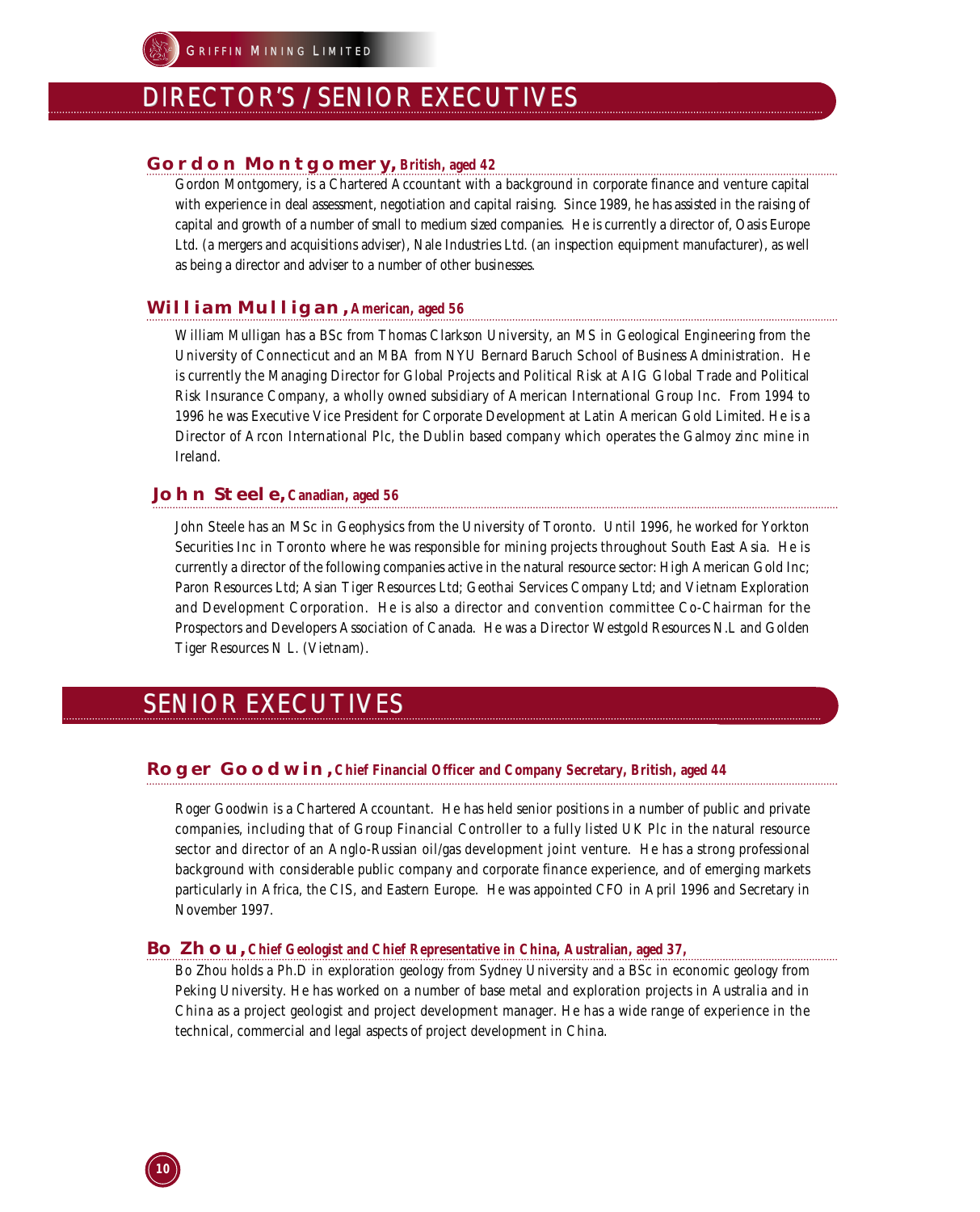### DIRECTOR'S REPORT

The Directors submit their report together with the audited consolidated accounts of Griffin Mining Limited ("the Company") and its subsidiaries ("the Group") for the year ended 31 December 1998.

#### **Financial results**

Group income for the year ended 31 December 1998 amounted to US\$147,000 (1997 - US\$157,000) and the Group loss on ordinary activities before taxation, amounted to US\$2,029,000 (1997 - loss US\$3,718,000). No taxation was charged (1997 - nil). The Group loss after taxation and minority interests amounted to US\$1,654,000 (1997 - loss US\$3,718,000). The loss for the year of US\$1,654,000 (1997 - loss US\$3,718,000) has been charged to reserves.

The loss per share amounted to 10.0 cents (1997 - loss 46.0 cents). The attributable net asset value per share at 31 December 1998 amounted to 19 cents (1997 - 35 cents)

The Directors do not recommend the payment of a dividend.

#### **Principal activities**

The principal activity of the Group is that of mining. A review of the Group's operations for the year ended 31 December 1998 and the indication of likely future developments are set out on pages 3 to 8.

#### **Director's**

The Directors of the Company during the year were:

Craig Niven — *UK — Chairman* Mladen Ninkov — *Australian — President*  Dal Brynelsen *— Canadian (Appointed 14 July 1998)*  John Goodger — *UK*  Gordon Montgomery — *UK*  William Mulligan — *US* John Steele — *Canadian*

Under the bye laws of the Company, the Directors serve until re-elected at the next Annual General Meeting of the Company. Being eligible all the Directors currently in office offer themselves for re-election at the forthcoming Annual General Meeting of the Company.

The interests of the Directors holding office at 31 December 1998 and their immediate families in the share capital of the Company were as follows:

| <b>Name</b>              |                 | At 31 December 1998 |                 | At 1 January 1998<br>or date of appointment |
|--------------------------|-----------------|---------------------|-----------------|---------------------------------------------|
|                          | Ordinary shares | <b>Options</b> over | Ordinary shares | <b>Options</b> over                         |
|                          | No.             | ordinary shares No. | No.             | ordinary shares No.                         |
| <b>Craig Niven</b>       | 50,000          | 500.000             | 25,000          | 40.000                                      |
| <b>Mladen Ninkov</b>     | 30,001          | 1,000,000           |                 |                                             |
| Dal Brynelson            |                 | 250,000             |                 |                                             |
| John Goodger             | 51.000          | 100,000             | 1,000           | 40,000                                      |
| <b>Gordon Montgomery</b> | 40,100          | 100,000             | 100             | 40,000                                      |
| William Mulligan         | 1               | 100,000             |                 | 40.000                                      |
| John Steele              | 25,001          | 250,000             |                 | 40.000                                      |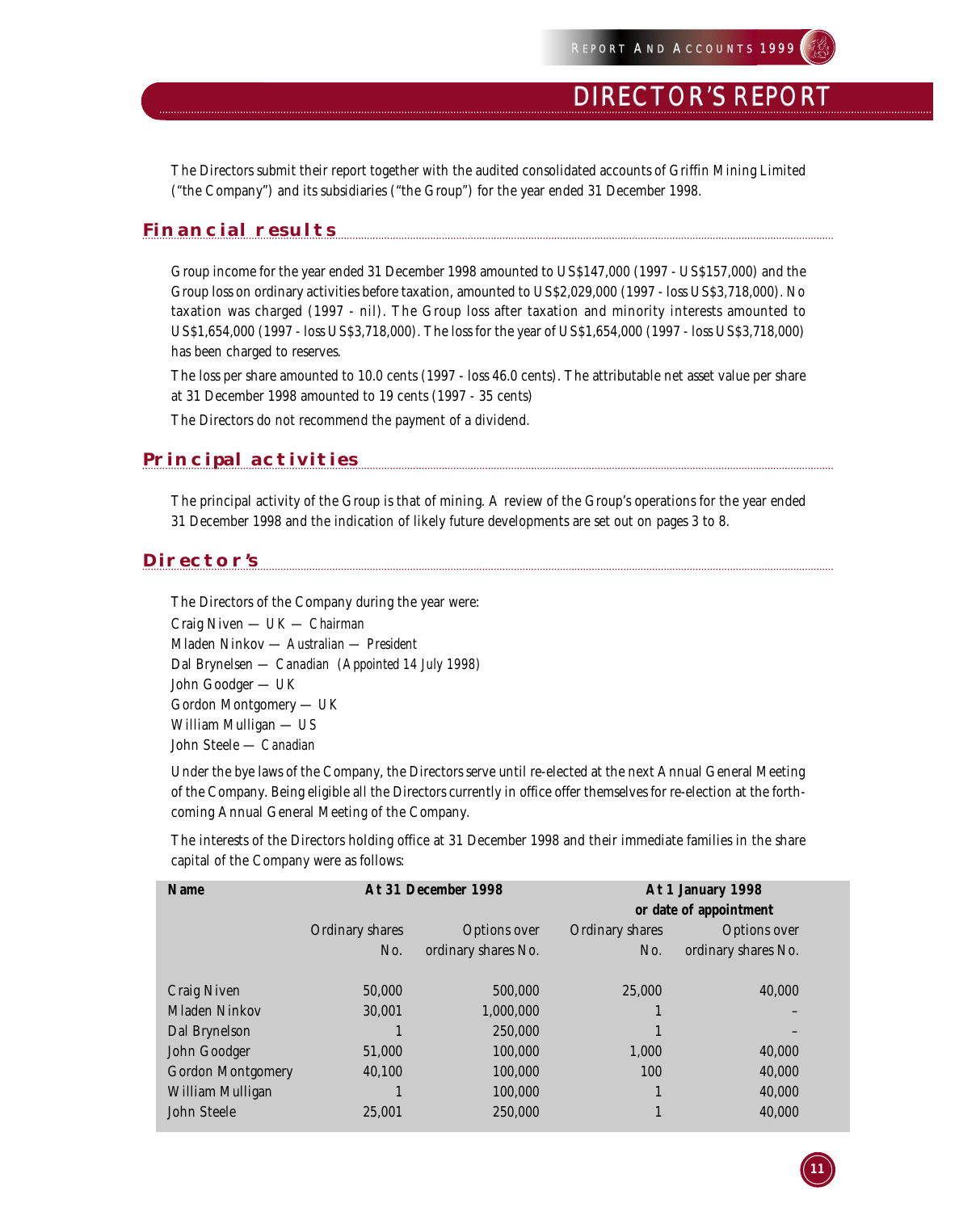### DIRECTOR'S REPORT

There has been no change in any of the Directors' interests since the year end to the date of this report.

During 1998 new share options were granted to directors and management of the Company. The options that were due to expire on 31 December 1998 and exercisable at 50 cent per share, over 200,000 new ordinary shares in the Company held by five of the directors, were cancelled. New share purchase options over a maximum of 2,450,000 new ordinary shares in the capital of the Company ("the New Options") have been granted to directors and management of the Company. Each New Option granted gives the holder the right to subscribe for new ordinary shares in the Company at an exercise price of US 24 cents at any time from the date of grant up to and including 31 August 2001.

All of the Directors' interests detailed are beneficial.

On 22 April 1998, the Company was informed that Craig Niven had received irrevocable undertakings from shareholders holding 7,250,000 ordinary shares in the Company then representing 51.8% of the ordinary shares in issue. These undertakings provided for Craig Niven to exercise all voting rights attaching to those shares, and expired on 16 June 1998.

#### **Substantial interests**

The following persons were on the register of members of the Company as being the registered holders of 3% or more of the issued ordinary shares at 31 December 1998 and at 31 May 1999.

|                                               | At 31 December 1998. |      | At 31 May 1999. |      |
|-----------------------------------------------|----------------------|------|-----------------|------|
|                                               | <b>Number</b>        | $\%$ | <b>Number</b>   | $\%$ |
| UBS (Luxembourg) SA CEDEL Account             | 6,859,790            | 32.7 | 6,874,815       | 32.7 |
| Morstan Nominees Limited                      | 1,250,000            | 6.0  | 1,250,000       | 6.0  |
| Bank Sal Oppenheim JR & CIE (Switzerland) Ltd | 900,000              | 4.3  |                 |      |
| <b>Chase Nominees Limited</b>                 | 750.000              | 3.6  | 750,000         | 3.6  |
| Georgia Pacific Securities Corp.              | 700,000              | 3.3  | 700,000         | 3.3  |
| Gee $& Co.$                                   | 700,000              | 3.3  | 700,000         | 3.3  |
| Dynamic Mid-Ocean Global Fund Limited         | 700,000              | 3.3  |                 |      |
| Seine Finance SA                              | 700,000              | 3.3  |                 |      |
| <b>BGG Banque Genevoise De Gestion</b>        |                      |      | 700,000         | 3.3  |
| <b>Haywood Securities</b>                     |                      |      | 648,000         | 3.1  |
| MGT-EOC Nominees Limited                      |                      |      | 700,000         | 3.3  |

In order to improve the speed and efficiency in settling trades in the Company's shares, which can not be settled through CREST, shareholders may register their shareholdings with UBS (Luxembourg) SA CEDEL Account, reference 003682323, for clearance through the international CEDEL clearance system. Further details may be obtained from the Company secretary.

#### **Post balance sheet events**

**12**

On 4 June 1999 the Company completed a private placement of 1,666,667 new ordinary shares at 30 cents, to raise cash of \$500,000 before expenses.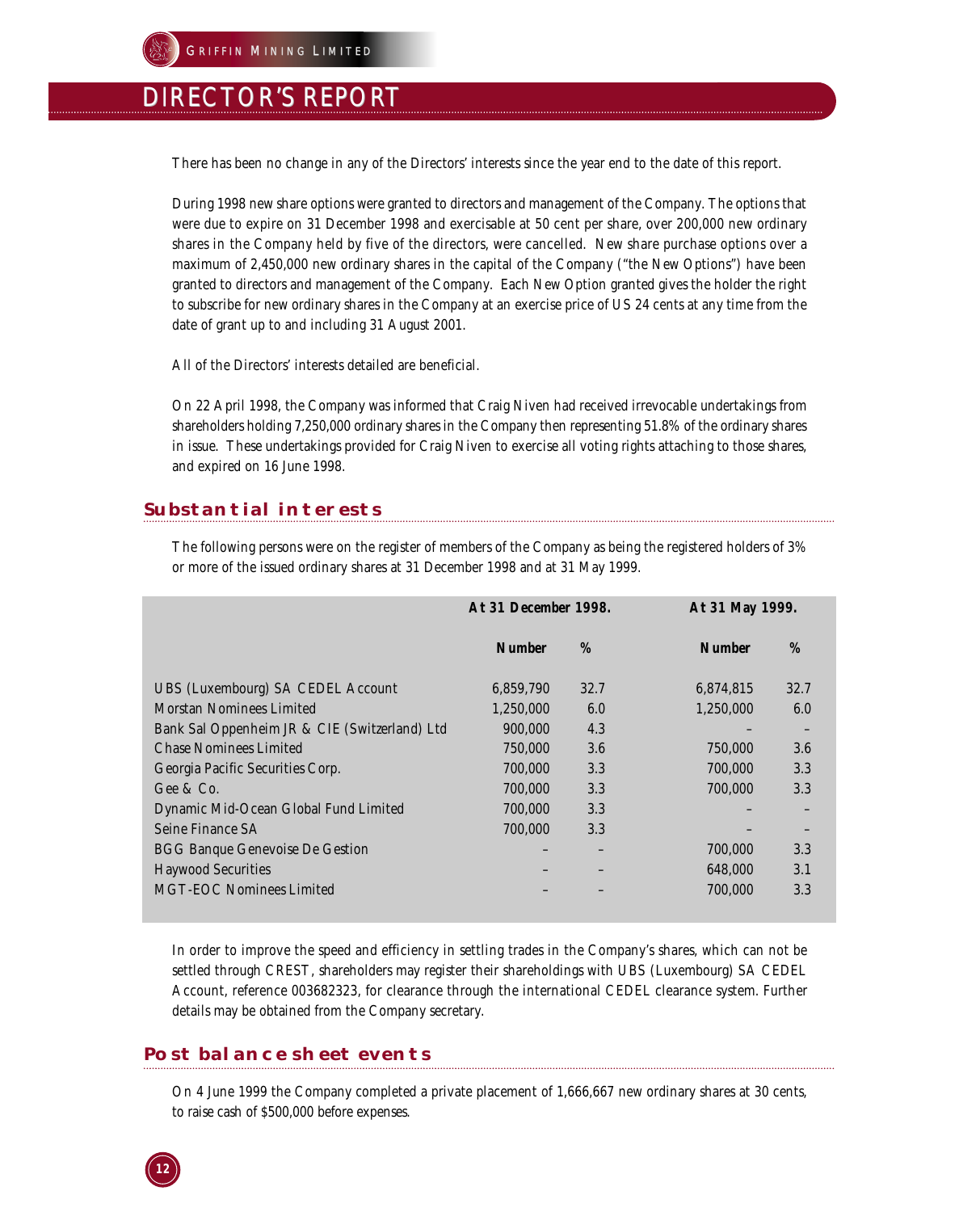### DIRECTOR'S REPORT

#### **Corporate Governance**

A lthough registered in Bermuda and therefore not obliged to comply with the code of best practice<br>eixed established by the Cadbury Committee in the report on the Financial Aspects of Corporate Governance, the Company has reviewed and broadly supports this code. The Company does not comply where compliance would not be commercially justified allowing for the practical limitations relating to the Company's size.

The Board of directors includes a number of non executive directors who are independent and free from any business or other relationship which could materially interfere with the exercise of their independent judgement. The Board meets regularly and is responsible for the overall strategy of the Group, its performance, management and major financial matters. A remuneration committee comprising two non executive directors has been established to review the provision of services to the Company by the directors and the terms of employment for management.

#### **AUDITORS**

Grant Thornton have indicated their willingness to continue in office as auditors to the Company and a resolution proposing their appointment will be put to the forthcoming Annual General Meeting.

#### **Statement of directors' responsibilities in respect of the accounts**

Bermuda company law and generally accepted best practice requires the Directors to prepare accounts for each financial year which give a true and fair view of the state of affairs of the Group and of the profit or loss of the Group for that period. In preparing these accounts, the Directors have:

- selected suitable accounting policies and applied them consistently;
- made judgements and estimates that are reasonable and prudent;
- stated whether applicable accounting standards have been followed, subject to any material departures disclosed and explained in the accounts; and
- prepared the accounts on the going concern basis

The Directors are responsible for keeping proper accounting records which disclose with reasonable accuracy at any time the financial position of the Group. They are also responsible for safeguarding the assets of the Group and hence for taking reasonable steps for the prevention and detection of fraud and other irregularities.

This report was approved by the Board and signed on its behalf by:



Craig Niven المسلس المستخدم المسلس المسلس المسلس المسلس المسلس المسلس المسلسان المسلسات المسلسات المستخدمات ال Chairman Chairman Chairman Chairman Chairman

London 4 June 1999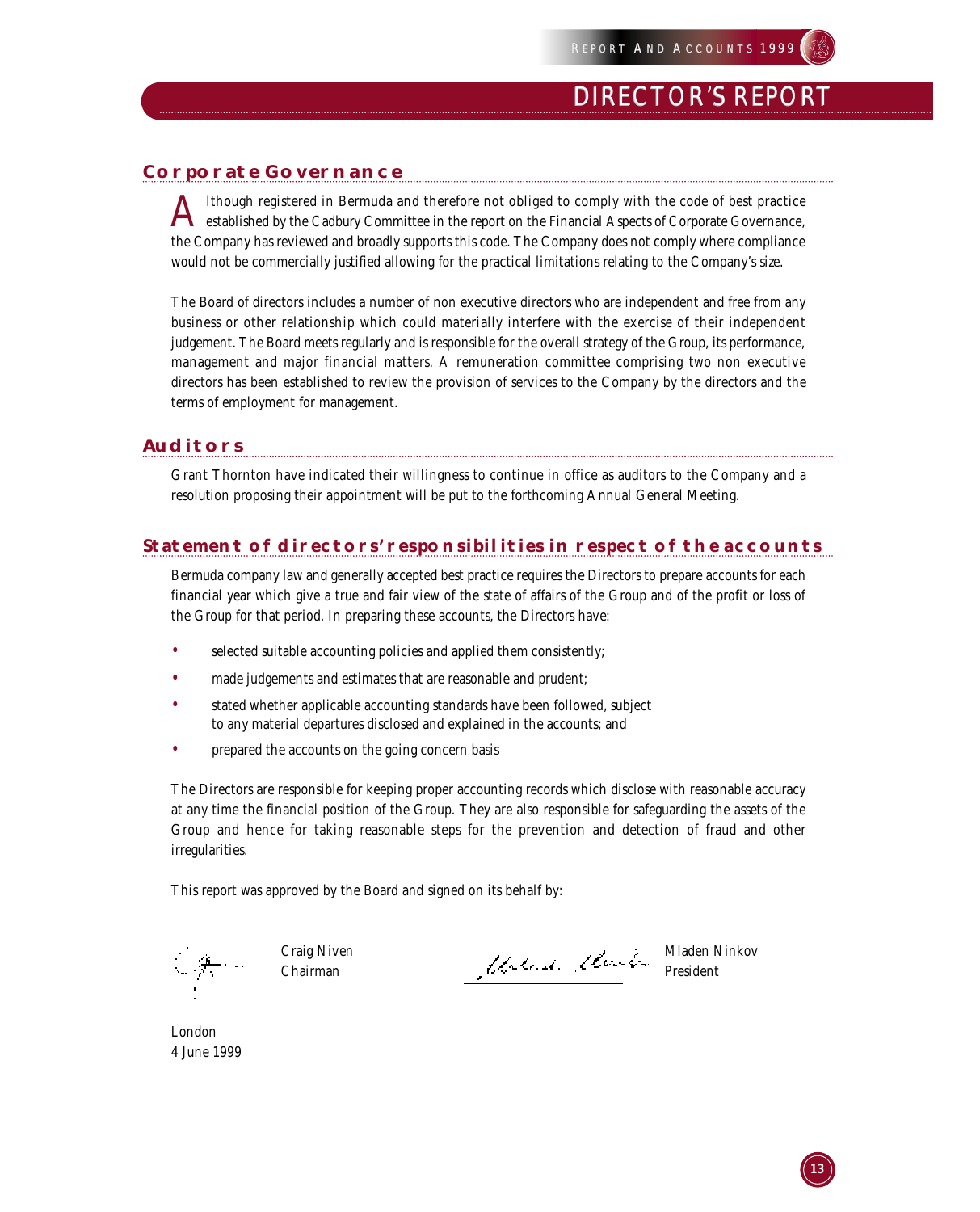### REPORT OF INDEPENDENT AUDITORS

#### **TO THE MEMBERS OF GRIFFIN MINING LIMITED**

We have audited the financial statements on pages 15 to 30 which have been prepared in accordance with International Accounting Standards and under the accounting policies set out on pages 19 and 20.

#### *Respective responsibilities of directors and auditors*

The directors are responsible for preparing the Annual Report, including as described on page 13, the financial statements. Our responsibilities, as independent auditors, are established by statute, the Auditing Practices Board, and by our profession's ethical guidance.

We report to you our opinion as to whether the financial statements give a true and fair view. We also report to you if, in our opinion, the directors' report is not consistent with the financial statements, if the company has not kept proper accounting records, or if we have not received all the information and explanations we require for our audit.

We read the other information contained in the Annual Report and consider whether it is consistent with the audited financial statements. We consider the implications for our report if we become aware of any apparent misstatements or material inconsistencies with the financial statements.

#### *Basis of opinion*

We conducted our audit in accordance with Auditing Standards issued by the Auditing Practices Board in the United Kingdom. An audit includes examination, on a test basis, of evidence relevant to the amounts and disclosures in the financial statements. It also includes an assessment of the significant estimates and judgements made by the directors in the preparation of the financial statements, and of whether the accounting policies are appropriate to the circumstances, consistently applied and adequately disclosed.

We planned and performed our audit so as to obtain all the information and explanations which we considered necessary in order to provide us with sufficient evidence to give reasonable assurance that the financial statements are free from material misstatement, whether caused by fraud or other irregularity or error. In forming our opinion, we also evaluated the overall adequacy of the presentation of information in the financial statements.

#### *Opinion*

In our opinion the financial statements give a fair and true view of the state of affairs of the group at 31 December 1998 and of its loss for the year then ended.

GRANT THORNTON REGISTERED AUDITORS & CHARTERED ACCOUNTANTS

London 4th June 1999

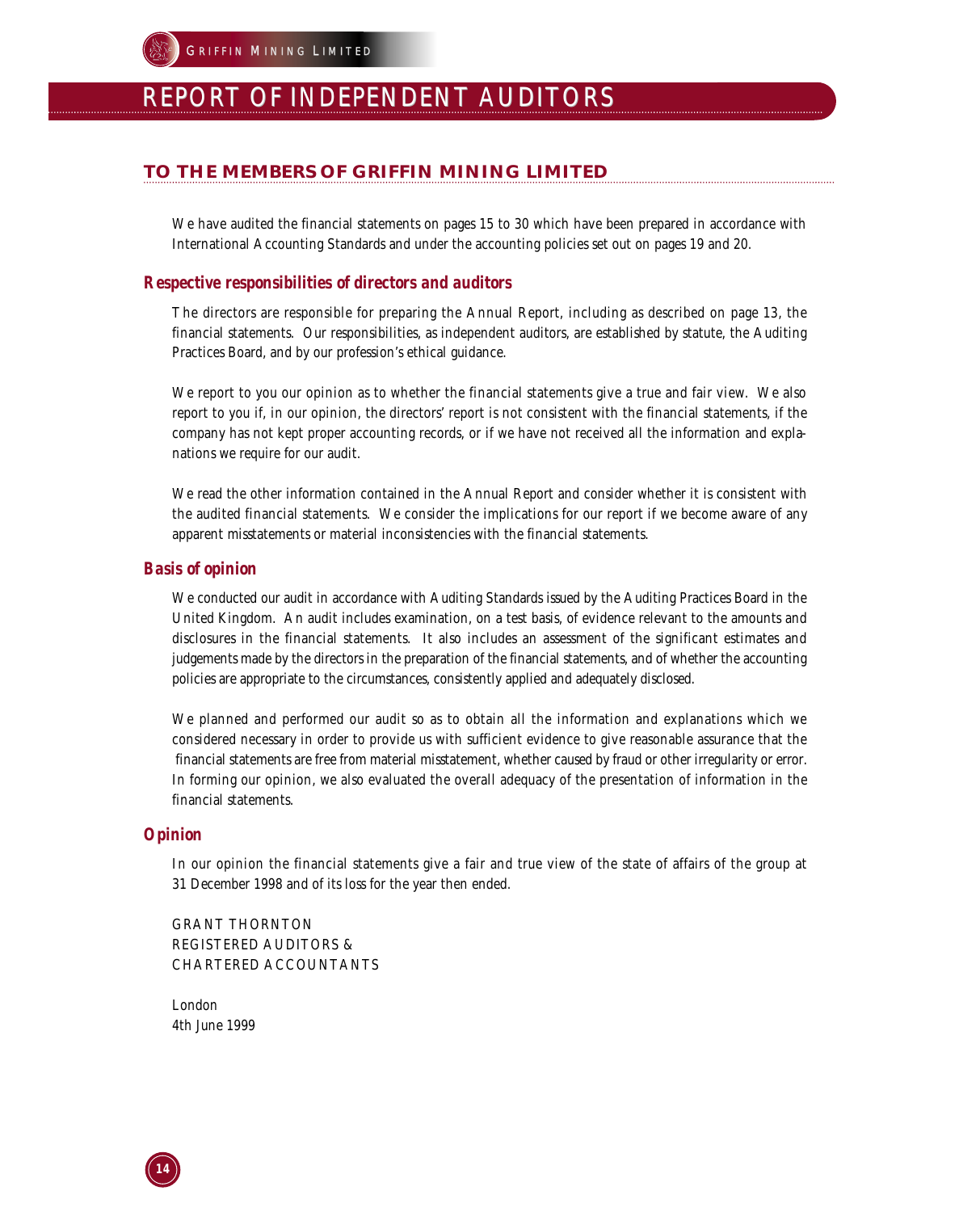# CONSOLIDATED PROFIT AND LOSS ACCOUNT

### *For the year ended 31 December 1998 (expressed in thousands US dollars)*

|                                                | <b>Notes</b>     | 1998    | 1997    |
|------------------------------------------------|------------------|---------|---------|
| <b>Income</b>                                  |                  | \$000   | \$000   |
| Gains on the disposal of investments           | $\mathbf{1}$     | 147     | 139     |
| Other income                                   | $\mathbf{1}$     |         | 18      |
|                                                |                  | 147     | 157     |
| Net operating expenses                         | $\sqrt{2}$       | (711)   | (882)   |
| Provisions in respect of continuing operations | $\overline{5}$   | (1,976) | (3,226) |
| Release of negative goodwill                   | 14               | 490     | 183     |
| <b>Operating (loss)</b>                        |                  | (2,050) | (3,768) |
| Foreign exchange (losses)                      |                  | (10)    | (3)     |
| Interest receivable and similar income         | $\boldsymbol{6}$ | 31      | 53      |
| (Loss) on ordinary activities before taxation  |                  | (2,029) | (3,718) |
| <b>Taxation on ordinary activities</b>         | $\overline{7}$   |         |         |
| (Loss) on ordinary activities after taxation   |                  | (2,029) | (3,718) |
| <b>Minority interests</b>                      | 20               | 375     |         |
| (Loss) for the financial year                  | 18               | (1,654) | (3,718) |
| (Loss) per share (cents)                       | 8                | (10.0)  | (46.0)  |
| Fully diluted (Loss) per share (cents)         | 8                | (10.0)  | (46.0)  |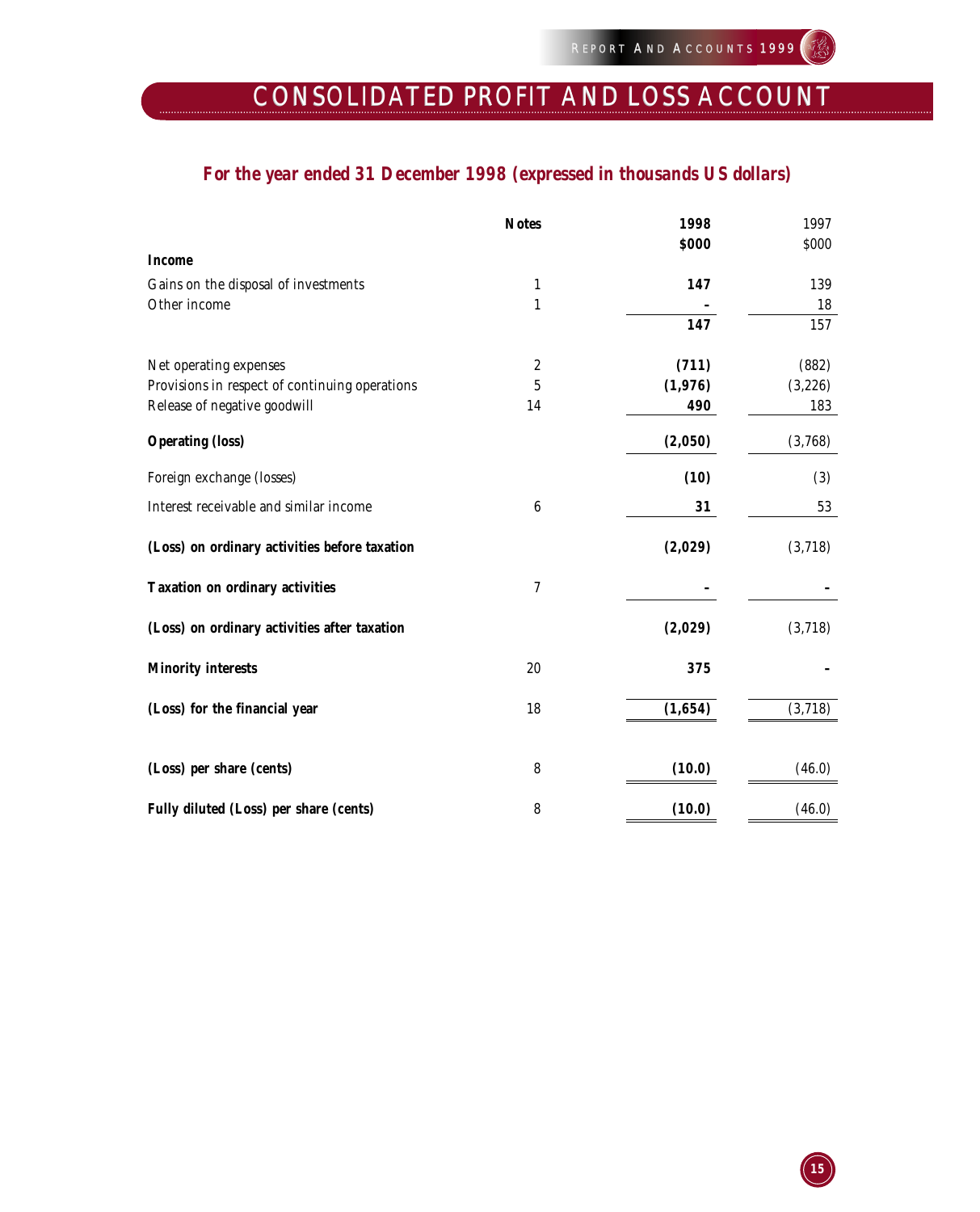# CONSOLIDATED BALANCE SHEET

### *As at 31 December 1998 (expressed in thousands US dollars)*

|                                                | <b>Notes</b>     | 1998       | 1997       |
|------------------------------------------------|------------------|------------|------------|
|                                                |                  | \$000      | \$000      |
| <b>Fixed assets</b>                            |                  |            |            |
| Intangible assets                              | $\boldsymbol{9}$ | 4,344      | 5,427      |
| Tangible assets                                | 10               | 263        | 360        |
|                                                |                  | 4,607      | 5,787      |
| <b>Current assets</b>                          |                  |            |            |
| Portfolio investments                          | 12               | 165        | 529        |
| Accounts receivable                            |                  | 14         | 157        |
| Prepaid expenses                               |                  | 11         | 23         |
| Cash and deposits                              | 13               | 408        | 402        |
|                                                |                  | 598        | 1,111      |
| Creditors: Amounts falling due within one year |                  |            |            |
| Accrued expenses                               |                  | (119)      | (85)       |
| Creditors                                      |                  | (85)       | (63)       |
|                                                |                  |            |            |
| Net current assets                             |                  | 394        | 963        |
| Negative goodwill                              | 14               | (288)      | (778)      |
| <b>Total net assets</b>                        |                  | 4,713      | 5,972      |
| <b>Capital and reserves</b>                    |                  |            |            |
| Share capital                                  | 15               | 2,099      | 818        |
| Shares to be issued                            |                  |            | 780        |
| Share premium                                  | 16               | 12,587     | 10,878     |
| Investment revaluation reserve                 | 17               | (911)      | (717)      |
| Foreign exchange reserve                       |                  | 243        | 170        |
| Profit & loss account                          | 18               | (9,972)    | (8,318)    |
|                                                |                  |            |            |
| Equity shareholders' funds                     | 19               | 4,046      | 3,611      |
| Equity minority interests                      | 20               | 667        | 2,361      |
| <b>Equity interests</b>                        |                  | 4,713      | 5,972      |
| Number of shares in issue and to be issued     |                  | 20,993,779 | 10,408,154 |
| Attributable net asset value per share         | 21               | \$0.19     | \$0.35     |

The accounts on pages 15 to 30 were approved by the Board of Directors and signed on its behalf by:

 $CL B Niven$ <br>
Chairman Director<br>  $Atb$  Imp. 1000 4th June 1999.

**16**

C L B Niven  $\lambda$ 

Oder howgoning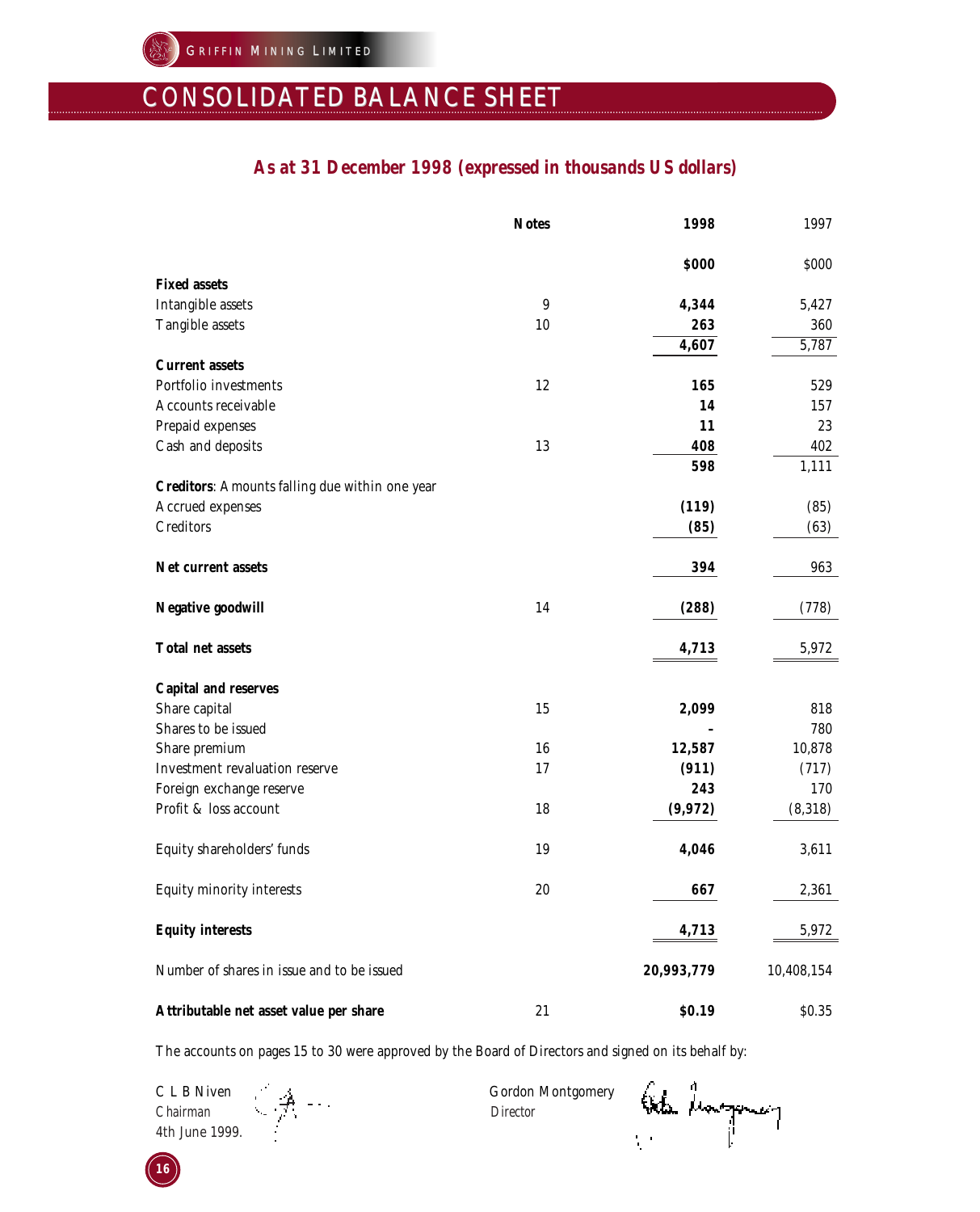# STATEMENT OF TOTAL RECOGNISED GAINS AND LOSSES

### *For the year ended 31 December 1998 (expressed in thousands US dollars)*

|                                                                         | <b>Notes</b> | 1998<br>\$000 | 1997<br>\$000 |
|-------------------------------------------------------------------------|--------------|---------------|---------------|
| (Loss) for the financial year                                           |              | (1,654)       | (3,718)       |
| Unrealised (losses) on investments                                      | 17           | (194)         | (677)         |
| Currency translation differences in<br>foreign currency net investments |              | 72            | (97)          |
| Total gains and losses recognised in the year                           | 19           | (1,776)       | (4, 492)      |

Losses and profits for the financial year are the same as those on an historical cost basis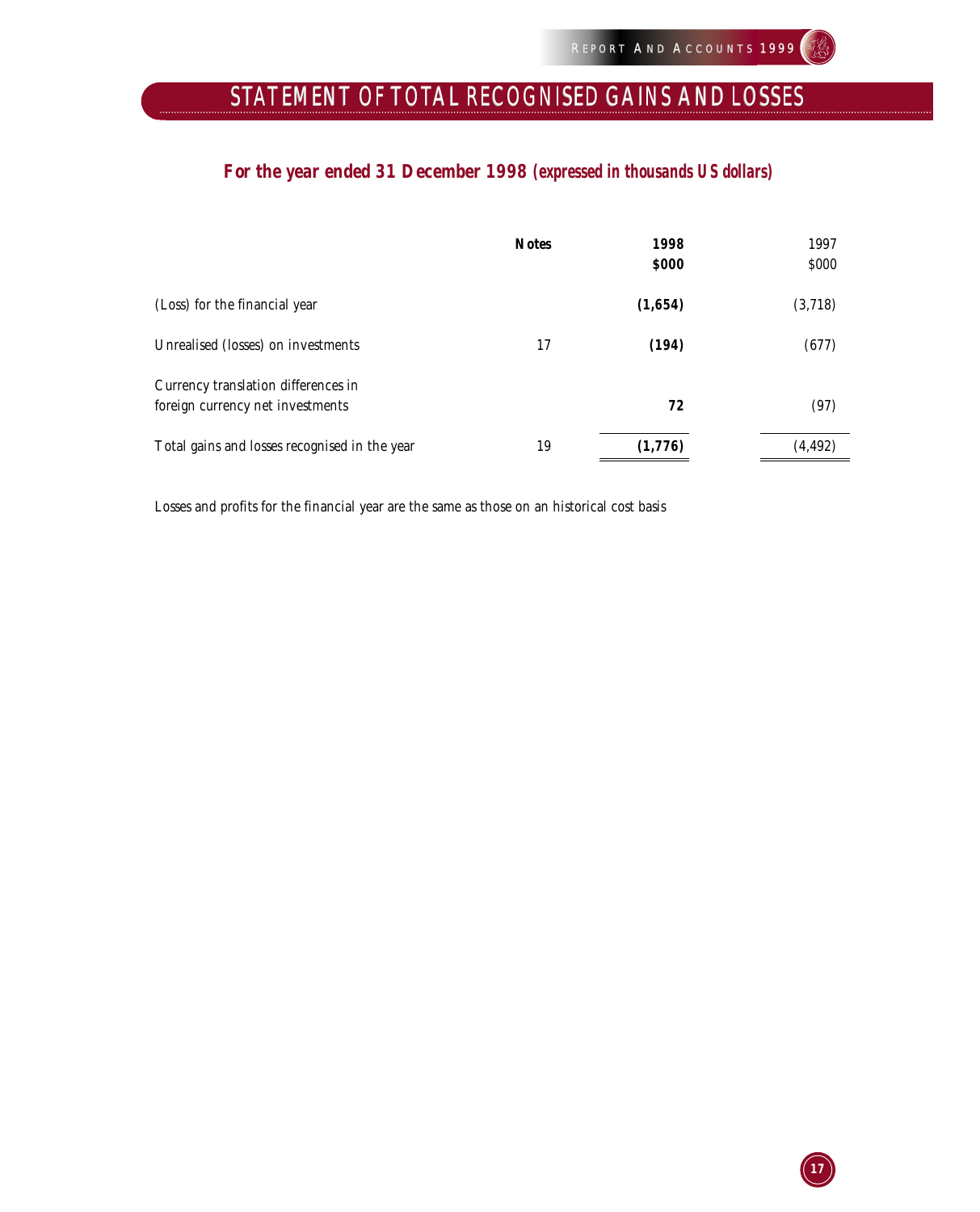# CASH FLOW STATEMENT

### *For the year ended 31 December 1998 (expressed in thousands US dollars)*

|                                                                                       | <b>Notes</b> | 1998<br>\$000 | 1997<br>\$000 |
|---------------------------------------------------------------------------------------|--------------|---------------|---------------|
| Net cash (outflow) from operating activities                                          |              | (246)         | (548)         |
| <b>Investing activities</b>                                                           |              |               |               |
| Payments to acquire intangible fixed assets                                           | 9            | (1,093)       | (192)         |
| Payments to acquire tangible fixed assets                                             | 10           | (7)           | (23)          |
| Payments to acquire investments                                                       |              |               | (89)          |
| Payments to acquire subsidiary undertakings                                           |              | (14)          | (538)         |
| Net cash (outflow) from investing activities                                          |              | (1, 114)      | (842)         |
| Net cash (outflow) before financing                                                   |              | (1, 360)      | (1, 390)      |
| <b>Financing</b>                                                                      |              |               |               |
| Issue of ordinary share capital                                                       | 15           | 1,728         | 1,000         |
| Expenses paid in connection with share issue                                          | 16           | (362)         | (61)          |
|                                                                                       |              | 1,366         | 939           |
| Increase / (Decrease) in cash and cash equivalents                                    | 13           | 6             | (451)         |
| Reconciliation of operating (loss) to net cash (outflow)<br>from operating activities |              |               |               |
| Operating (loss)                                                                      |              | (2,050)       | (3,768)       |
| Interest received                                                                     |              | 31            | 53            |
| <b>Taxation</b>                                                                       |              |               |               |
| Depreciation                                                                          |              | 4             | 9             |
| Gains on sale of investments                                                          |              | (147)         | (139)         |
| Receipts on the sale of investments                                                   |              | 230           | 1,390         |
| Payments to acquire investments                                                       |              |               | (1, 330)      |
| Provisions in respect of continuing operations                                        |              | 1,976         | 3,226         |
| Release of negative goodwill                                                          |              | (490)         | (183)         |
| Decrease / (increase) in debtors                                                      |              | 155           | 308           |
| Increase / (decrease) in creditors                                                    |              | 57            | (107)         |
| Other non-cash income, including exchange differences                                 |              | (12)          | (7)           |
|                                                                                       |              | (246)         | (548)         |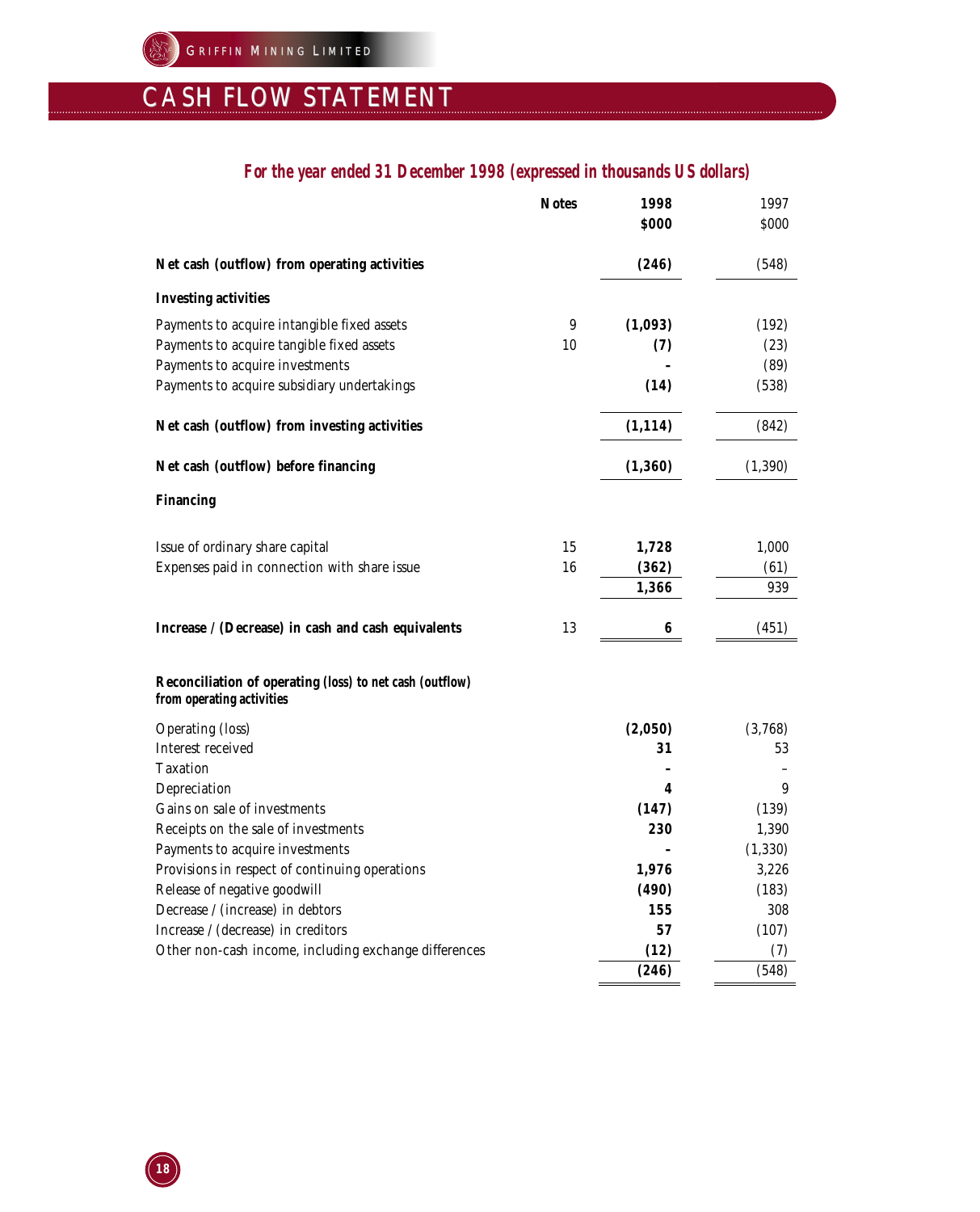## ACCOUNTING POLICIES

#### **Basis of accounting**

The accounts have been prepared in accordance with applicable International Accounting Standards.

The significant accounting policies adopted are detailed below:

#### **Accounting convention**

The accounts have been prepared under the historical cost convention modified for the revaluation of portfolio investments.

#### **Consolidation basis**

The Group accounts consolidate the accounts of the Company and all its subsidiary undertakings drawn up to 31 December each year, with the exception of Onas Resources Oy which was put into liquidation in 1998. The accounts of Onas Resources Oy, a wholly owned subsidiary, have not been consolidated as it has always been intended to dispose of this company.

The results of subsidiary undertakings acquired are included from the date of acquisition. Profits or losses on intra-group transactions are eliminated in full. On acquisition of a subsidiary, all of the subsidiary's assets and liabilities which existed at the date of acquisition are recorded at their fair values reflecting their condition at that date.

#### **Fixed assets**

#### *Intangible assets*

Expenditure on licences, concessions and exploration incurred by subsidiary undertakings are carried as intangible assets until such time as it is determined that there are commercially exploitable reserves at which time such costs will be transferred to tangible fixed assets to be amortised over the expected productive life of the asset. The Group's intangible assets are subject to periodic review by the Directors. Exploration, appraisal and development costs determined as unsuccessful are written off to the profit and loss account.

#### *Tangible assets*

Plant and equipment, office furniture and equipment and motor vehicles are shown at cost less depreciation and provisions for permanent diminution in value (see note 10).

#### *Investments*

Fixed asset investments comprises royalties, carried interests, and interests in unconsolidated subsidiary undertakings which are valued at cost. An adjustment is made if there is a permanent diminution in value of the investment, or if a previous diminution in value is no longer justified by changed circumstances.

Adjustments to the value of long term investments are accounted for through the profit and loss account.

#### *Depreciation*

Plant and equipment will be depreciated at rates appropriate to the expected life of the asset once production has commenced. Office equipment and motor vehicles are depreciated over four years on a straight line basis.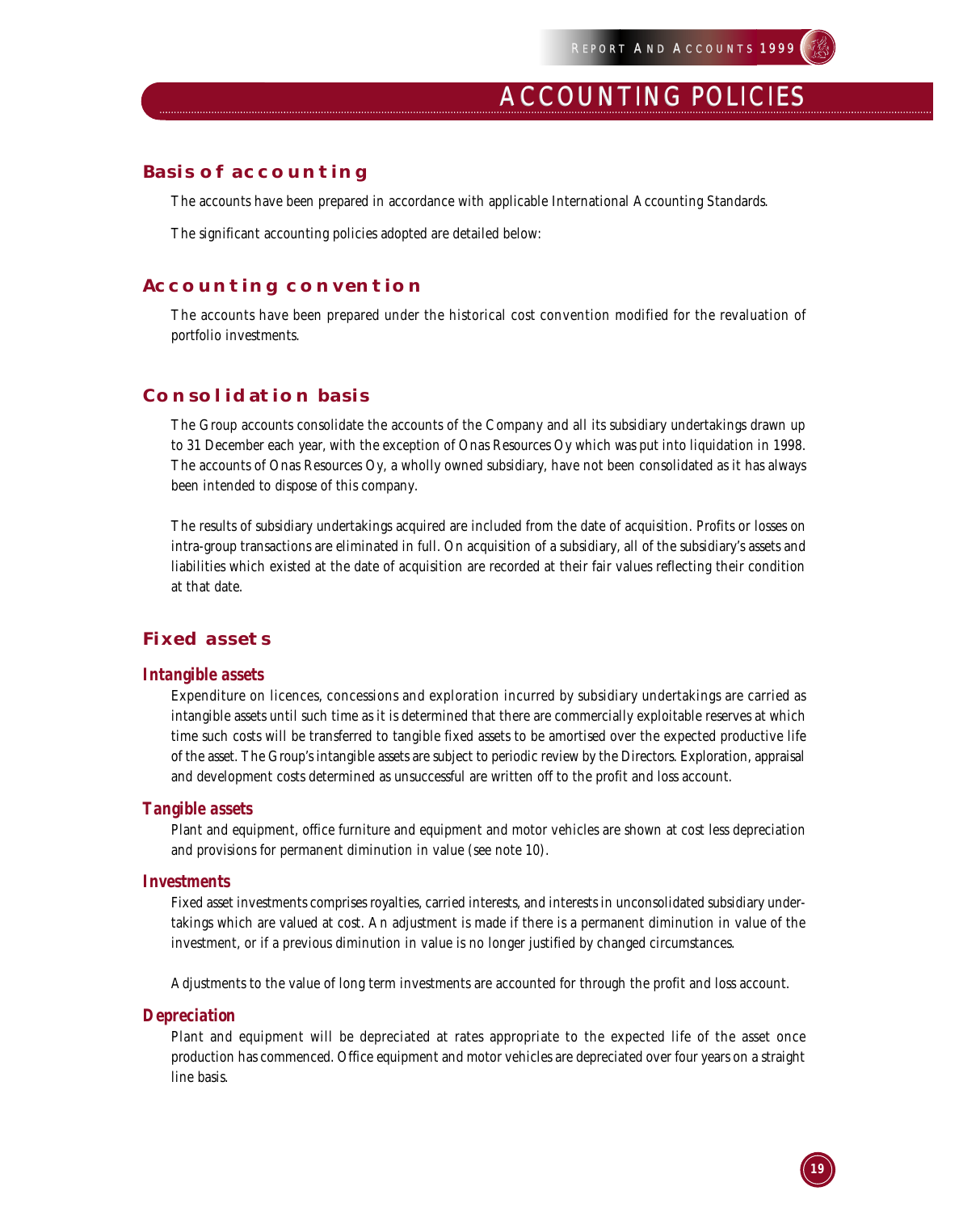## ACCOUNTING POLICIES

#### **Investments**

Current asset investments are valued as follows:

#### *Portfolio investments*

Marketable securities listed or dealt in on a recognised stock exchange, or an over the counter market, are valued at the mid market price on such exchange or market.

Unquoted investments are initially valued at cost. A reduction in the value of an unquoted investment will be made if considered appropriate in the light of a company's condition or prospects. Increases in value will only be made if substantiated by significant transactions in the relevant company's shares by third parties or in the event of a material change in the underlying value of the company.

Realised gains and losses on sales of investments are calculated based on the average cost of the investment and are reflected in income when realised.

#### *Investment revaluation reserve*

Unrealised appreciation and depreciation of investments as of 31 December are reflected within the investment revaluation reserve.

#### **Foreign currency transactions**

Investments and monetary items have been translated at rates in effect at the balance sheet date. Foreign currency transactions have been translated at the rate in effect at the date of transaction. Any realised or unrealised exchange adjustments have been charged or credited to income.

The accounts of overseas subsidiary undertakings are translated at the rate of exchange ruling at the balance sheet date. The exchange difference arising on the retranslation of opening net assets is taken directly to the foreign exchange reserve. All other translation differences are taken to the profit and loss account.

#### **Negative goodwill**

The excess of the fair value of the attributable net assets acquired on acquisition of a subsidiary over the fair value of the consideration given, representing a discount on the fair value of assets acquired, being "negative goodwill", will be recognised as income when the assets are disposed of, or amortised over the expected productive life of the assets to which it relates.

#### **Income**

**20**

Income comprises, gains on disposal of investments and other income receivable from third parties net of Value Added Tax or similar taxes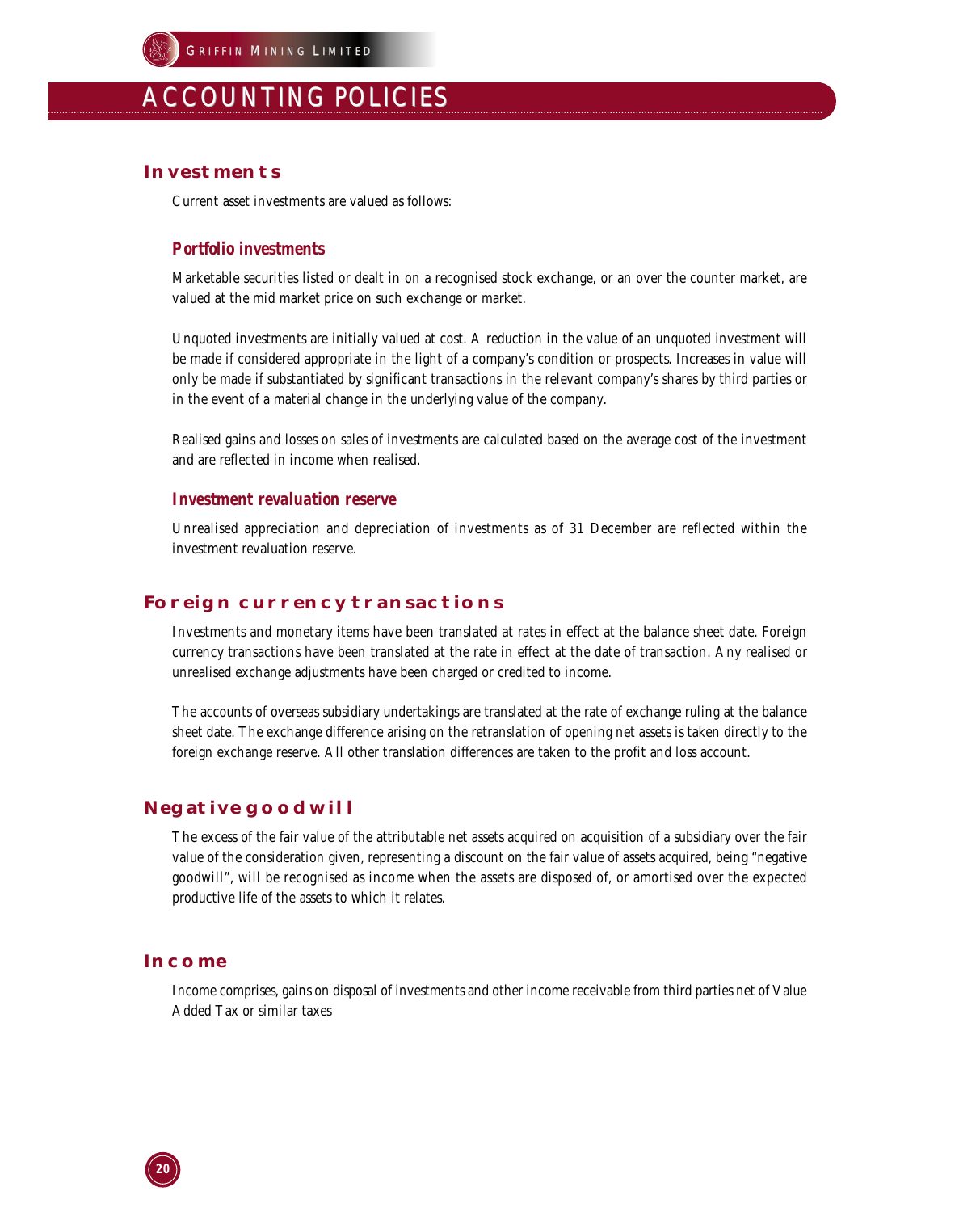#### **1. Income**

The Group's income arises in North America and from continuing operations.

#### **2. Net operating expenses**

|                                                                      | 1998        | 1997  |
|----------------------------------------------------------------------|-------------|-------|
|                                                                      | <b>SOOO</b> | \$000 |
| Administrative expenses                                              | 681         | 718   |
| Costs of determining the contracts of Christopher and Elizabeth Hall | 30          | 126   |
| Expenses of admission to Alternative Investment Market               |             | 38    |
|                                                                      | 711         | 882   |
|                                                                      |             |       |

All operating expenses charged to profit relate to continuing operations.

#### **3. Directors' remuneration**

The following fees and remuneration were receivable by the Directors holding office during the year:

|                                    | Fees  | <b>Salary</b> | Taxable<br>benefits | <b>Total</b><br>1998 | Total<br>1997          |
|------------------------------------|-------|---------------|---------------------|----------------------|------------------------|
|                                    | \$000 | \$000         | \$000               | \$000                | \$000                  |
| <b>Craig Niven</b>                 |       |               |                     |                      |                        |
| <b>Mladen Ninkov</b>               |       |               |                     |                      | $\qquad \qquad \qquad$ |
| Dal Brynelsen (appointed 14/07/98) | 6     |               |                     | 6                    |                        |
| John Goodger                       | 13    |               |                     | 13                   | $\overline{2}$         |
| <b>Gordon Montgomery</b>           |       |               |                     |                      |                        |
| William Mulligan                   | 13    |               |                     | 13                   | $\overline{2}$         |
| John Steele                        |       |               |                     |                      |                        |

Until 12 February 1998 Craig Niven was a director of Global Emerging Markets Europe Limited, a subsidiary of Global Emerging Markets Limited ("GEM"). In consideration of GEM procuring the services of Craig Niven as a Director and Chairman of the Company, GEM received fees of \$7,000 (1997 \$35,000) during 1998. Craig Niven is a director and shareholder of Zetachoice Limited which received fees of \$58,000 (1997 nil) for the provision of the services of Craig Niven as a Director and Chairman of the Company during 1998.

Keynes Capital, the registered business name of Keynes Investments Pty Limited as trustee for the Keynes Trust, received fees of \$116,000 (1997 nil) for the provision of advisory services to the Company during 1998. Mladen Ninkov is a director and employee of Keynes Investments Pty Limited.

Gordon Montgomery is a partner in Company Investigations and Information Systems. \$13,000 (1997 \$2,000) of fees were receivable by Company Investigation and information Systems during the year from the Company for the provision of the services of Gordon Montgomery as a Director of the Company.

John Steele is a Director of Asian Tiger Resources Inc. \$13,000 (1997 \$1,000) of fees were receivable by Asian Tiger Resources Inc during the year from the Company for the provision of the services of John Steele as a Director of the Company.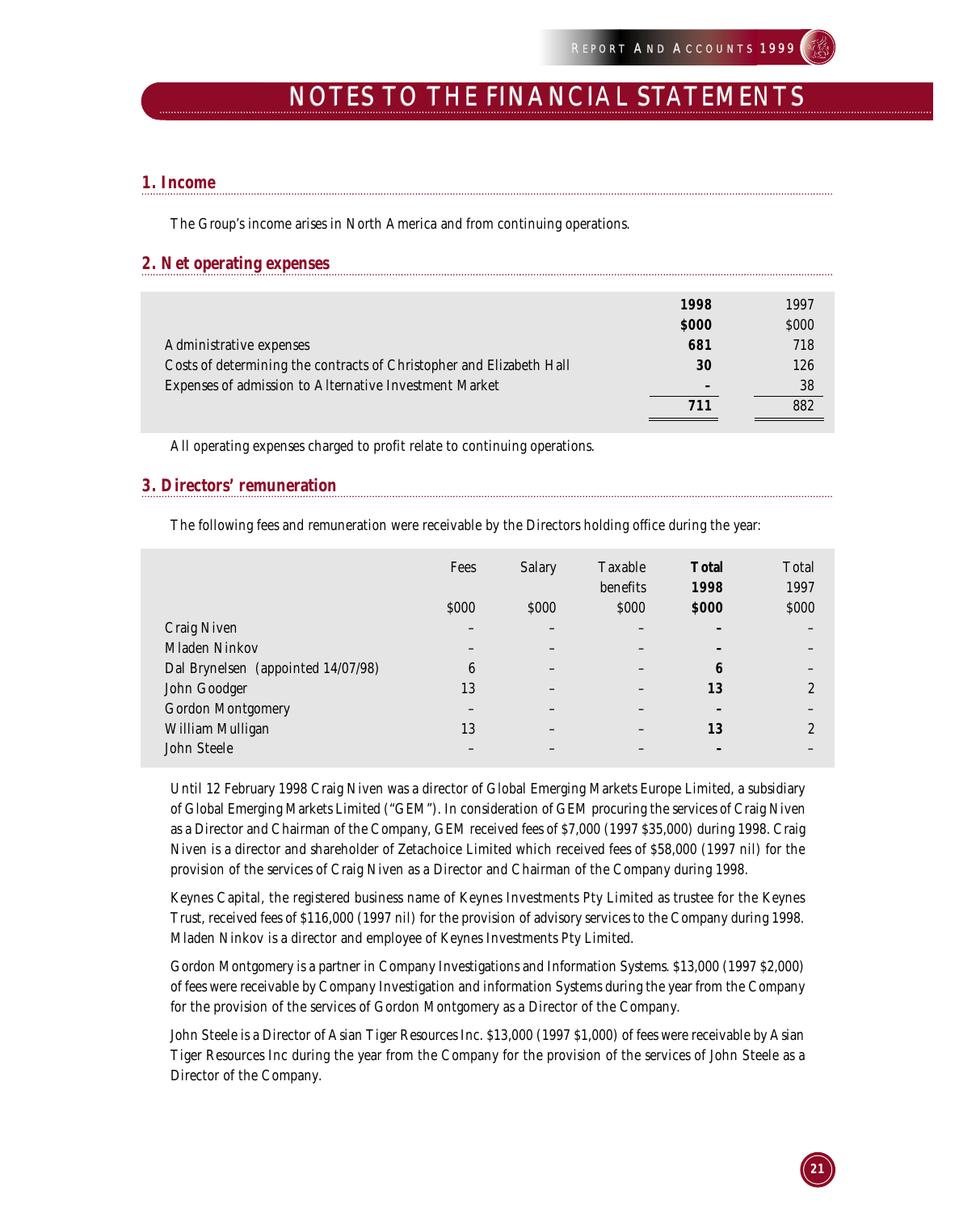#### **4. Transactions with Directors**

As provided by the terms of the sale and option agreement to purchase China Zinc Pty Limited, Keynes Capital, the registered business name of Keynes Investments Pty Limited as trustee for the Keynes Trust, received a placement commission of \$50,000, being 3% of the funds raised on a private placement completed on 26 June 1998. Mladen Ninkov is a director and employee of Keynes Investments Pty Limited.

#### **5. Provisions in respect of continuing operations**

Provisions made in respect of the recoverability of assets.

|                                                                      | 1998        | 1997        |
|----------------------------------------------------------------------|-------------|-------------|
|                                                                      | <b>S000</b> | <b>SOOO</b> |
| United Kingdom gold exploration expenditure                          |             | 1,075       |
| Botswana copper exploration and development expenditure              | 1,718       |             |
| Burkina Faso gold exploration and development expenditure            | 151         | 1,089       |
| Total provisions against intangible assets                           | 1,876       | 2,164       |
| Burkina Faso gold exploration and development, tangible fixed assets | 100         | 126         |
| Onas Resources Oy fixed asset investment                             |             | 469         |
| Mount Hamilton royalty fixed asset investment                        |             | 444         |
| Current asset investments                                            |             | 23          |
|                                                                      | 1.976       | 3.226       |

The Directors have considered the value of each of the Group's projects having regard to the current stage of development and the economic and other factors affecting the realisable value of each project.

#### **6. Interest receivable and similar income**

|                              | 1998<br>\$000 | 1997<br>\$000                                                                                                                                                                                                                                                                                                                         |
|------------------------------|---------------|---------------------------------------------------------------------------------------------------------------------------------------------------------------------------------------------------------------------------------------------------------------------------------------------------------------------------------------|
| Bank and short term interest | $\mathbf{R}$  | 53<br>$\hspace{.1in}$ $\hspace{.1in}$ $\hspace{.1in}$ $\hspace{.1in}$ $\hspace{.1in}$ $\hspace{.1in}$ $\hspace{.1in}$ $\hspace{.1in}$ $\hspace{.1in}$ $\hspace{.1in}$ $\hspace{.1in}$ $\hspace{.1in}$ $\hspace{.1in}$ $\hspace{.1in}$ $\hspace{.1in}$ $\hspace{.1in}$ $\hspace{.1in}$ $\hspace{.1in}$ $\hspace{.1in}$ $\hspace{.1in}$ |
|                              |               |                                                                                                                                                                                                                                                                                                                                       |

#### **7. Taxation on ordinary activities**

|                                 | 1998<br><b>\$000</b> | 1997<br>\$000 |
|---------------------------------|----------------------|---------------|
| Taxation on ordinary activities | -                    |               |

#### *Corporation tax*

The Company is resident for corporation tax purposes in the United Kingdom. No charge to corporation tax arises in the UK due to losses in the year. The Company has unutilised income tax losses estimated at \$4,000,000, and capital losses estimated at \$200,000.

#### **8. (Loss) / per share**

Losses per share have been calculated on the basis of the net loss after taxation of US\$1,654,000 (loss US\$3,718,000 in 1997) and the weighted average number of shares in issue in the year ended 31 December 1998 of 16,457,940 (8,068,565 in 1997).

There is no dilutive effect of the warrants to purchase 1,250,000 shares at \$0.50 and share purchase options to purchase 2,775,000 shares at \$0.24 because the exercise prices of the warrants and share purchase options were greater than the weighted average market price of the Company's ordinary shares in the year.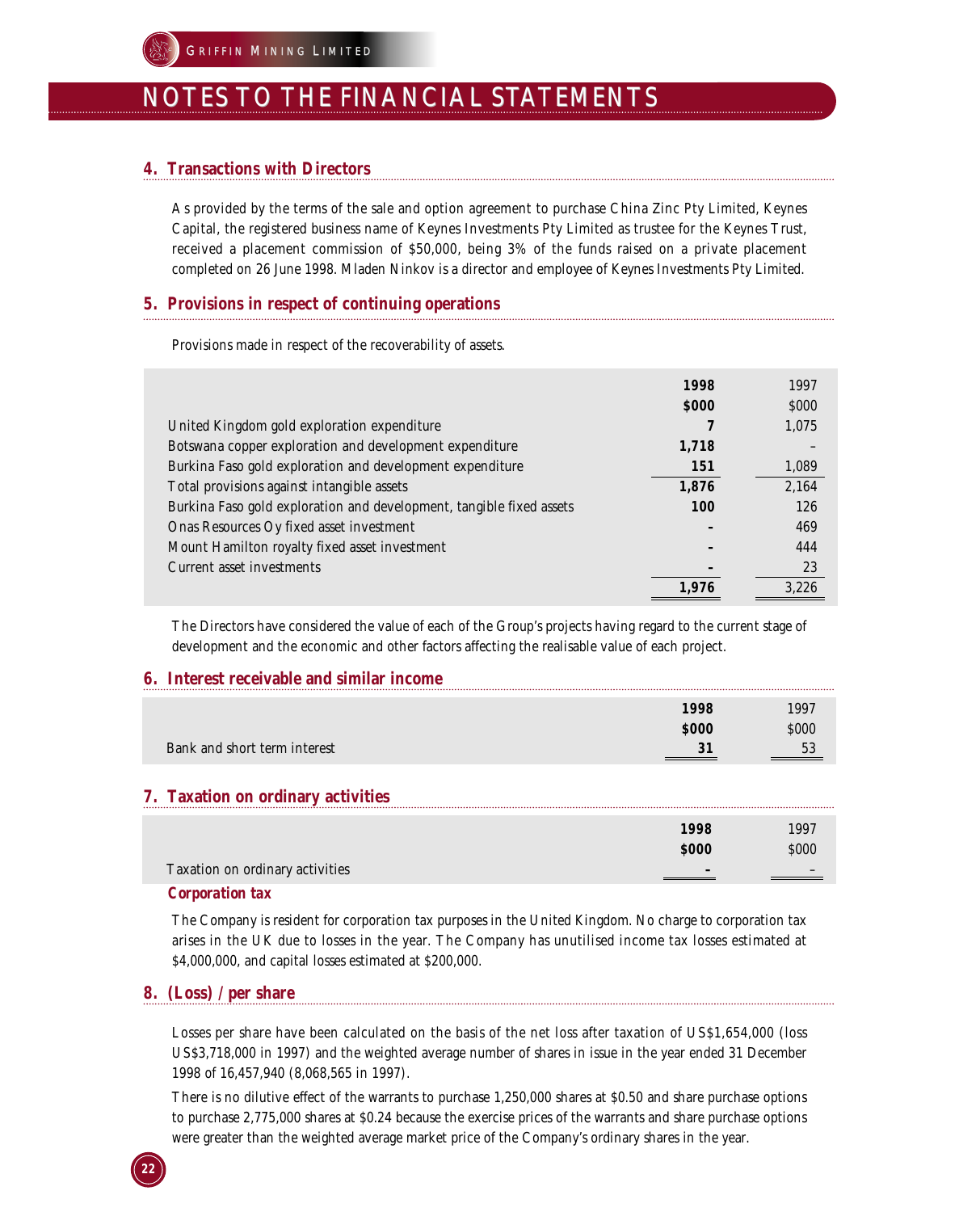#### **9. Intangible assets**

#### *Exploration interests*

| COST / VALUATION                        | <b>SOOO</b> |
|-----------------------------------------|-------------|
| At 31 December 1997,                    | 7,591       |
| Foreign exchange adjustments            | 86          |
| Additions during the year               | 1,093       |
| Adjustment to fair value on acquisition | (375)       |
| At 31 December 1998                     | 8,395       |
|                                         |             |
| <b>PROVISIONS</b>                       |             |
| At 31 December 1997                     | (2,164)     |
| Foreign exchange adjustments            | (11)        |
| Amounts provided during the year        | (1,876)     |
| At 31 December 1998                     | (4,051)     |
|                                         |             |
| <b>NET BOOK VALUE</b>                   |             |
| At 31 December 1998                     | 4,344       |
| At 31 December 1997                     | 5.427       |
|                                         |             |

#### *Analysis by geographical area and nature of activity*

|                    | 1998  | 1997  |
|--------------------|-------|-------|
|                    | \$000 | \$000 |
| China - Zinc       | 3,238 | 2,652 |
| Burkina Faso- Gold | 1,056 | 1,105 |
| Botswana - Copper  |       | 1,626 |
| Sweden - Diamonds  | 50    | 44    |
|                    | 4,344 | 5,427 |

Intangible assets represent fair values on acquisition, plus subsequent expenditure on licences, concessions, exploration, appraisal and development work. Where expenditure on an area is determined as unsuccessful such expenditure is written off to the profit and loss account. The recoverability of these assets depends, initially, on successful appraisal activities, details of which are given in the report on operations. The outcome of such appraisal activity is uncertain. Should economically exploitable mineral deposits be established, sufficient finance would be required to bring such discoveries into production.

The adjustment to the fair value on acquisition arises from the Company exercising its option during 1998 to acquire the remaining 50% interest in the share capital of China Zinc Pty Ltd ("China Zinc") which it did not already own. Consideration for this acquisition was settled by the issue of 3,500,000 new ordinary shares in the Company at 25.8 cents per share. A further 100,000 new ordinary shares were issued to Global Emerging Markets Limited at 25.8 cents per share as part of this acquisition. In addition, costs of US\$14,000 were incurred in exercising the option, giving a total cost of US\$943,000. The directors consider that the fair value on acquisition of the underlying investment of China Zinc equates to that paid by the Company. On this basis the 50% minority interest not held by the Company at 1 January 1998 was valued at US\$1,318,000 giving rise to a fair value adjustment on the acquisition of this interest for a total consideration of US\$943,000 in 1998 of US\$375,000.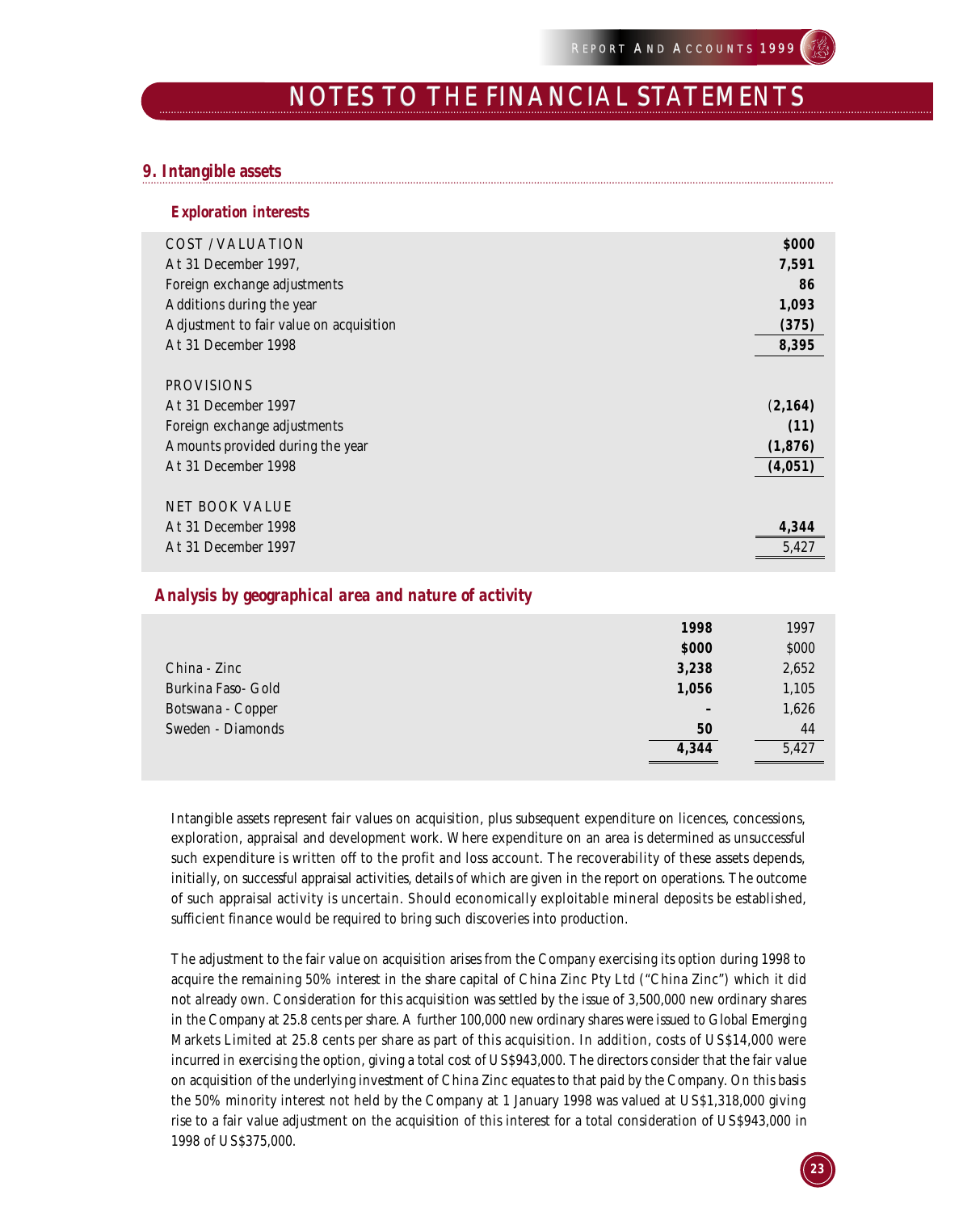### **10. Tangible assets**

| <b>COST / VALUATION</b>           | <b>S000</b> |
|-----------------------------------|-------------|
| At 31 December 1997               | 542         |
| <b>Additions</b>                  | 7           |
| At 31 December 1998               | 549         |
| <b>DEPRECIATION</b>               |             |
| At 31 December 1997               | 56          |
| Provided during the year          | 4           |
| At 31 December 1998               | 60          |
| PROVISION FOR DIMINUTION IN VALUE |             |
| At 31 December 1997               | 126         |
| Provided during the year          | 100         |
| At 31 December 1998               | 226         |
| <b>NET BOOK VALUE</b>             |             |
| At 31 December 1998               | 263         |
| At 31 December 1997               | 360         |

### *Tangible fixed assets comprise:*

|                                                           | 1998<br>\$000 | 1997<br>\$000 |
|-----------------------------------------------------------|---------------|---------------|
| Cost:                                                     |               |               |
| Plant and equipment                                       | 476           | 476           |
| Office furniture and equipment                            | 73            | 66            |
|                                                           | 549           | 542           |
| Depreciation                                              |               |               |
| Office furniture and equipment                            | (60)          | (56)          |
| Provisions for diminution in value<br>Plant and equipment | (226)         | (126)         |
|                                                           |               |               |
| <b>NET BOOK VALUE</b>                                     | 263           | 360           |

### **11. Investments**

| <b>COST</b>                  | \$000 |
|------------------------------|-------|
| At 31 December 1997          | 913   |
| Disposals during the year    | (469) |
| At 31 December 1998          | 444   |
|                              |       |
| <b>PROVISIONS</b>            |       |
| At 31 December 1997          | (913) |
| Disposals during the year    | 469   |
| At 31 December 1998          | (444) |
|                              |       |
| <b>NET BOOK VALUE</b>        |       |
| At 31 December 1998 and 1997 |       |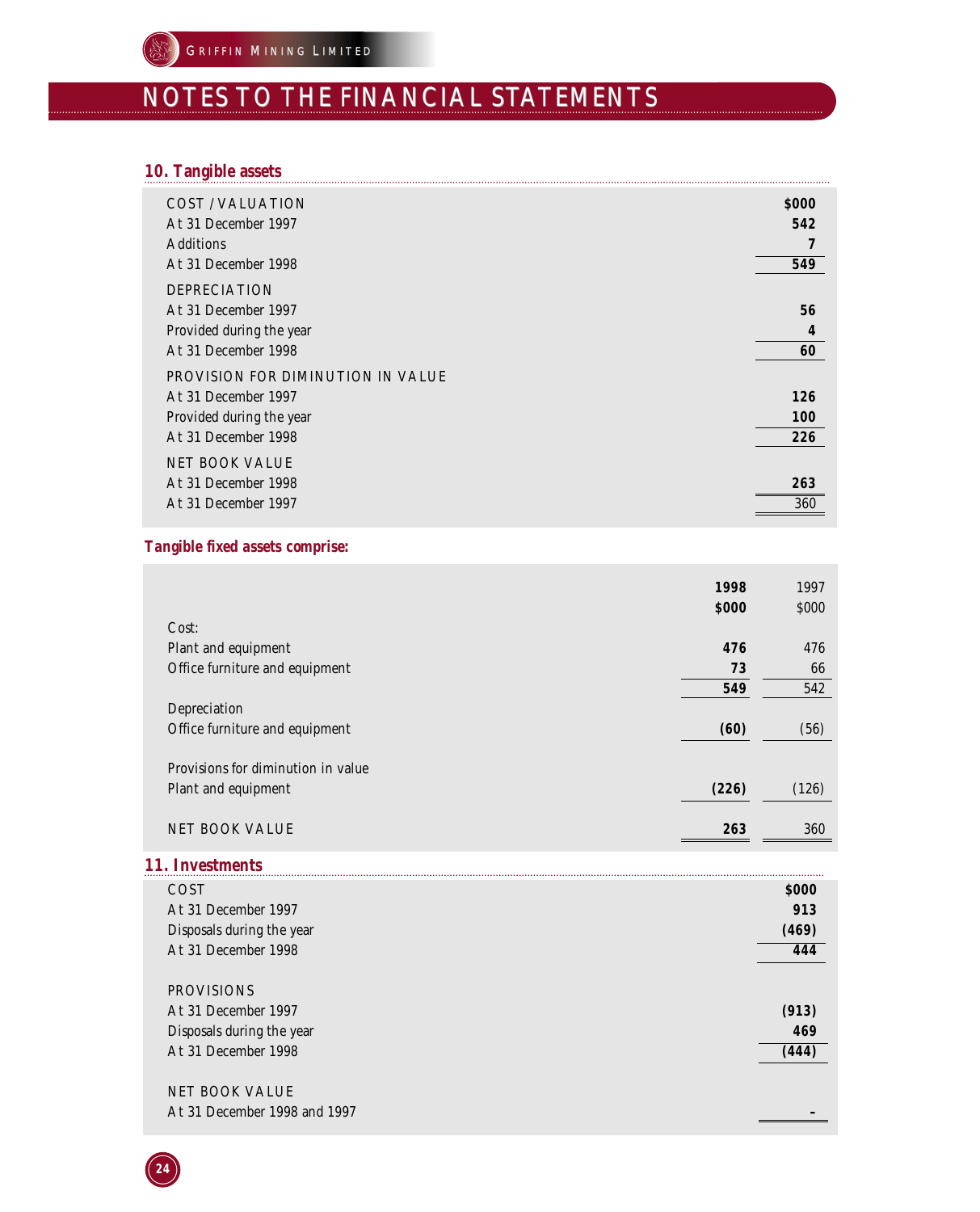Investments held as fixed assets and other unquoted investments have been valued at cost less provisions by the Directors in the absence of readily ascertainable market values.

#### **12. Portfolio investments**

|                                                  | 1998         | 1997  |
|--------------------------------------------------|--------------|-------|
|                                                  | <b>\$000</b> | \$000 |
|                                                  |              |       |
| Quoted (cost US\$1,076,000 - 1997 US\$1,046,000) | 165          | 329   |
| Unquoted (cost US\$200,000 - 1997)               |              | 200   |
|                                                  | 165          | 529   |
|                                                  |              |       |

Quoted securities are valued at the mid market price. Unquoted investments are valued at cost.

#### **13. Cash and deposits**

Analysis of changes in cash and cash equivalents

|                     | <b>SOOO</b> |
|---------------------|-------------|
| At 31 December 1997 | 402         |
| Net cash outflow    |             |
| At 31 December 1998 | 408         |

#### **14. Negative goodwill**

|                                                                | <b>S000</b> |
|----------------------------------------------------------------|-------------|
| At 31 December 1997                                            | 778         |
| Transfer to profit and loss account in respect of Professional |             |
| Property Projects (Pty) Limited                                | (490)       |
| At 31 December 1998                                            | 288         |

The release of \$490,000 to profit and loss account follows full provision being made against the Botswana copper project in the year.

Negative goodwill represents the excess of the fair value of the attributable net assets acquired on the acquisition of a subsidiary company, over the fair value of the consideration given, being a discount on the fair value of the assets acquired. Negative goodwill will be recognised as income and credited to the profit and loss account when the assets are sold or amortised over the expected productive life of the assets. Negative goodwill may be analysed between the subsidiary companies acquired as follows:

|                                                                    | 1998                     | 1997  |
|--------------------------------------------------------------------|--------------------------|-------|
|                                                                    | <b>SOOO</b>              | \$000 |
| Arising on acquisition of STREMCO S.A.                             | 288                      | 288   |
| Arising on acquisition of Professional Property Projects (Pty) Ltd | $\overline{\phantom{a}}$ | 490   |
|                                                                    | 288                      | 778   |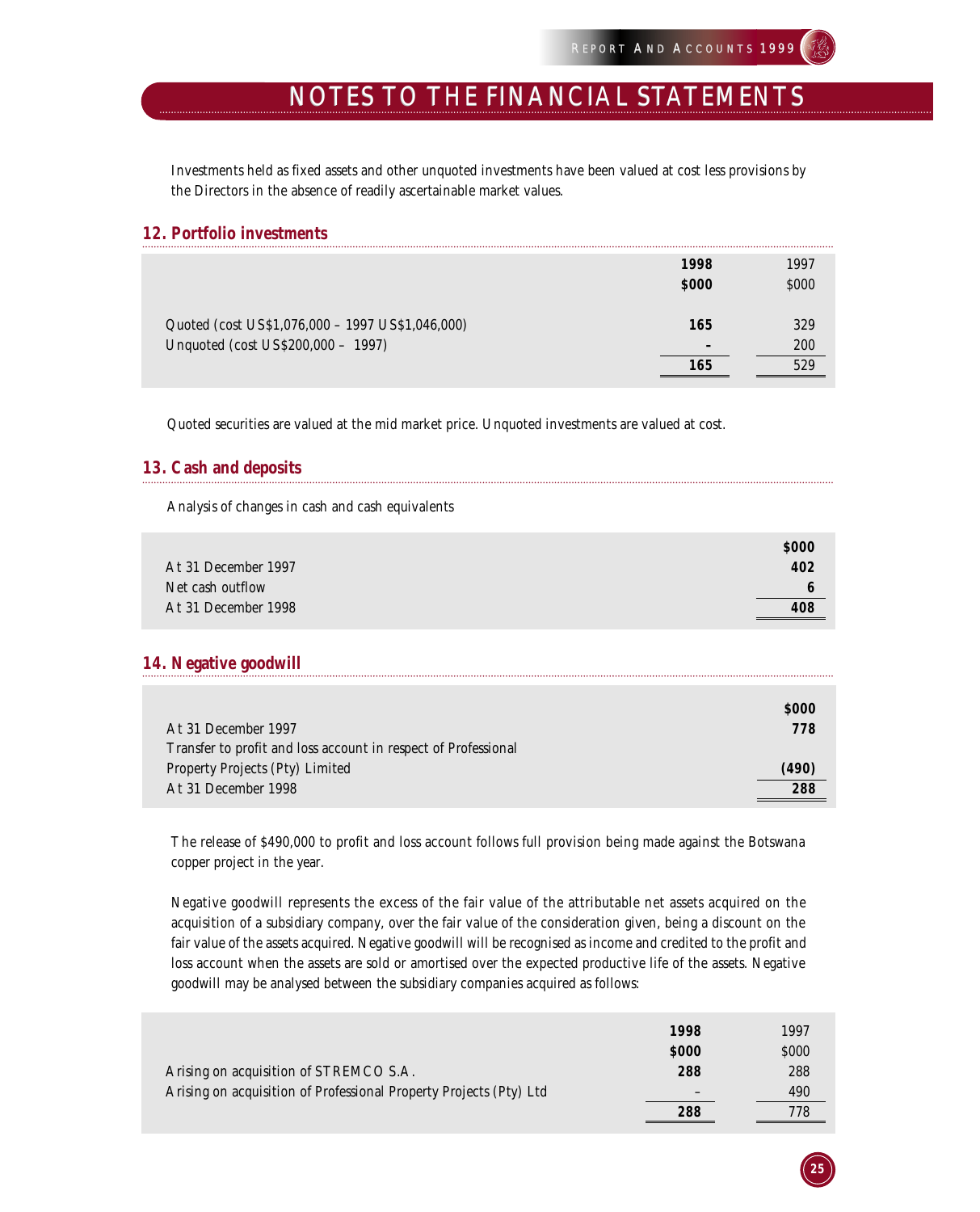#### **15. Share capital**

|                                   | 1998          |             | 1997       |             |
|-----------------------------------|---------------|-------------|------------|-------------|
|                                   | <b>Number</b> | <b>SOOO</b> | Number     | <b>S000</b> |
| <b>AUTHORISED:</b>                |               |             |            |             |
| Ordinary shares of US\$0.10 each  | 50,000,000    | 5,000       | 25,000,000 | 2,500       |
|                                   |               |             |            |             |
| CALLED UP ALLOTTED AND FULLY PAID |               |             |            |             |
| Ordinary shares of US\$0.10 each  |               |             |            |             |
| At 1 January                      | 8,178,154     | 818         | 5,678,154  | 568         |
| Issued during the year            | 13,030,000    | 1,303       | 2,500,000  | 250         |
| Bought back in the year           | (214, 375)    | (22)        |            |             |
| At 31 December                    | 20,993,779    | 2,099       | 8,178,154  | 818         |

The authorised share capital of the Company was increased by the passing of an ordinary resolution at the annual general meeting of members held on 12 June 1998 to \$5,000,000 by the creation of an additional 25,000,000 ordinary shares of \$0.10 each ranking pari passu with the existing ordinary shares.

On 23 January 1998 the Company issued 2,230,000 new ordinary shares at 35 cents each as part of the consideration for a 50% interest in the share capital of China Zinc Pty Limited acquired in 1997.

On 17 April 1998 the Company issued 3,500,000 new ordinary shares at 25.8 cents each as consideration on the exercise of an option to acquire the remaining 50% interest in the share capital of China Zinc Pty Limited not already owned by the Company. A further 100,000 new ordinary shares were issued at 25.8 cents each on 17 April 1998 in connection with this acquisition.

On 26 June 1998 the Company issued 7,200,000 new ordinary shares in the Company at 24 cents each on a private placement of shares.

On 15 September 1998 214,375 ordinary shares in the Company were bought in for cancellation at 40 cents each as part of agreements for the sale of the Company's interest in unquoted portfolio investments.

During 1998 new share options were granted to directors and management of the Company. The options that were due to expire on 31 December 1998 and exercisable at 50 cent per share, over 200,000 new ordinary shares in the Company held by five of the directors, were cancelled. New share purchase options over a maximum of 2,450,000 new ordinary shares in the capital of the Company ("the New Options") have been granted to directors and management of the Company. Each New Option granted gives the holder the right to subscribe for new ordinary shares in the Company at an exercise price of US 24 cents at any time from the date of grant up to and including 31 August 2001.

In addition to the options granted to directors and management in 1998 the Company granted options over 325,000 new ordinary shares in the Company exercisable at 24 cents each. 300,000 of these options expire on 31 August 1999. 25,000 of these options expire on 31 August 2001.

On 15 January 1999 the 1,250,000 quoted warrants, exercisable into new ordinary shares in the Company at a subscription price of US\$0.50 expired. No warrants were exercised prior to the expiry date. Following the lapse of the warrants there are no further quoted warrants remaining open for exercise.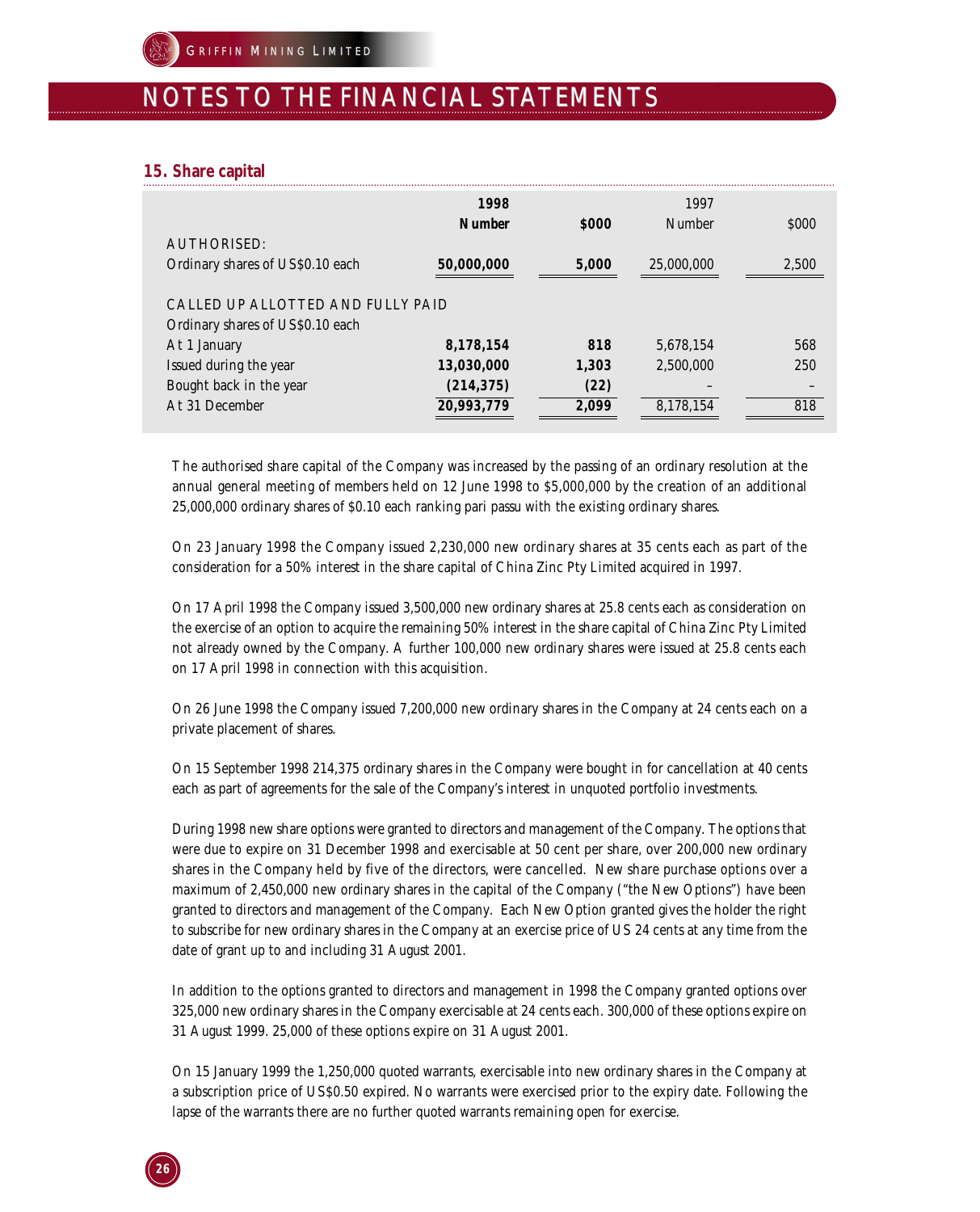Certain former Directors participated in a bonus scheme which was linked to "phantom options" over the Company's shares. When this scheme was established, in 1995, it was designed to operate as a phantom option scheme in respect of 637,500 ordinary shares. In the event that the market price of an ordinary share exceeded US\$0.50 on the day of exercise, the participating Directors were entitled to receive, in cash from the Company, a sum calculated as the number of "phantom options" held multiplied by the difference between US\$ 0.35 and the market price on the exercise date. This bonus was subject to the participating directors' applying 60% of the bonus payment received in subscribing for new ordinary shares in the Company at the market price on the date of exercise. On 22 April 1998 the Company was notified of the existence of a control group in accordance with s840 Income and Corporation Taxes Act 1988. This event resulted in the final exercise date being brought forward to 22 May 1998. The former Directors did not exercise any of the phantom options which duly lapsed on 22 May 1998.

### **16. Share premium**

|                                                 |             | \$000       |
|-------------------------------------------------|-------------|-------------|
| At 31 December 1997                             |             | 10,878      |
| Premium on shares issued in period              |             | 2,135       |
| Expenses paid in connection with share issue    |             | (362)       |
| Premium on shares bought back in the year       |             | (64)        |
| At 31 December 1998                             |             | 12,587      |
|                                                 |             |             |
| 17. Investment revaluation reserve              |             |             |
|                                                 |             | <b>SOOO</b> |
| At 31 December 1997                             |             | (717)       |
| Movements during the year                       |             | (194)       |
| At 31 December 1998                             |             | (911)       |
|                                                 |             |             |
| 18. Profit and loss account                     |             |             |
|                                                 |             | \$000       |
| At 31 December 1997                             |             | (8,318)     |
| (Loss) for the financial year                   |             | (1,654)     |
| At 31 December 1998                             |             | (9,972)     |
|                                                 |             |             |
| 19. Reconciliation of shareholders' funds       |             |             |
|                                                 | 1998        | 1997        |
|                                                 | <b>SOO0</b> | \$000       |
| Total gains and (losses) recognised in the year | (1,776)     | (4, 492)    |
| Issue of ordinary shares in the year            | 2,991       | 939         |
| Shares to be issued                             | (780)       | 780         |
| Net additions to shareholders' funds            | 435         | (2,773)     |
| Opening shareholders' funds                     | 3,611       | 6,384       |
| Closing shareholders' funds                     | 4,046       | 3,611       |
|                                                 |             |             |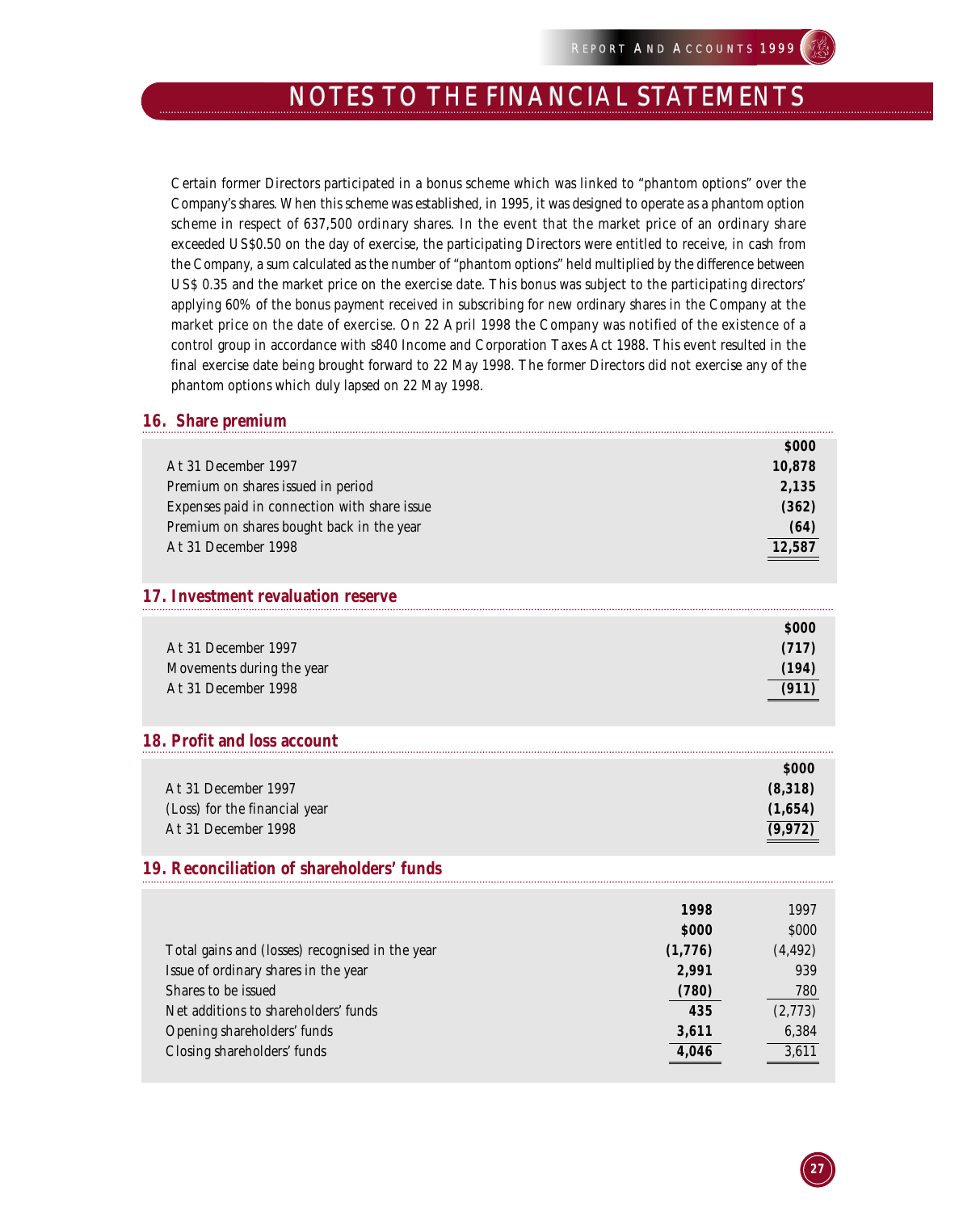#### **20. Equity minority interests**

|                                                                          | <b>SOOO</b> |
|--------------------------------------------------------------------------|-------------|
| At 31 December 1997                                                      | 2,361       |
| Adjustment on acquisition of minority interest in China Zinc Pty Limited | (1,319)     |
| Transfer to profit and loss account in respect of Professional Property  |             |
| Projects (Pty) Limited                                                   | (375)       |
| At 31 December 1998                                                      | 667         |

Analysis of minority interests by subsidiary company

|                                                                        | 1998        | 1997  |
|------------------------------------------------------------------------|-------------|-------|
|                                                                        | <b>SOOO</b> | \$000 |
| Arising on acquisition of China Zinc Pty Limited                       |             | 1,319 |
| Arising on acquisition of STREMCO S.A.                                 | 667         | 667   |
| Arising on acquisition of Professional Property Projects (Pty) Limited |             | 375   |
|                                                                        | 667         | 2,361 |

The release of \$375,000 to profit and loss account represents the minority interest in Professional Property Projects (Pty) Limited and follows full provision being made against the Thakadu project in the year.

#### **21. Attributable net asset value per share**

The attributable net asset value per share has been calculated from the consolidated net assets of the Group after deducting the minority interest divided by the number of ordinary shares in issue at 31 December 1998 of 20,993,779 (10,408,154 at 31 December 1997).

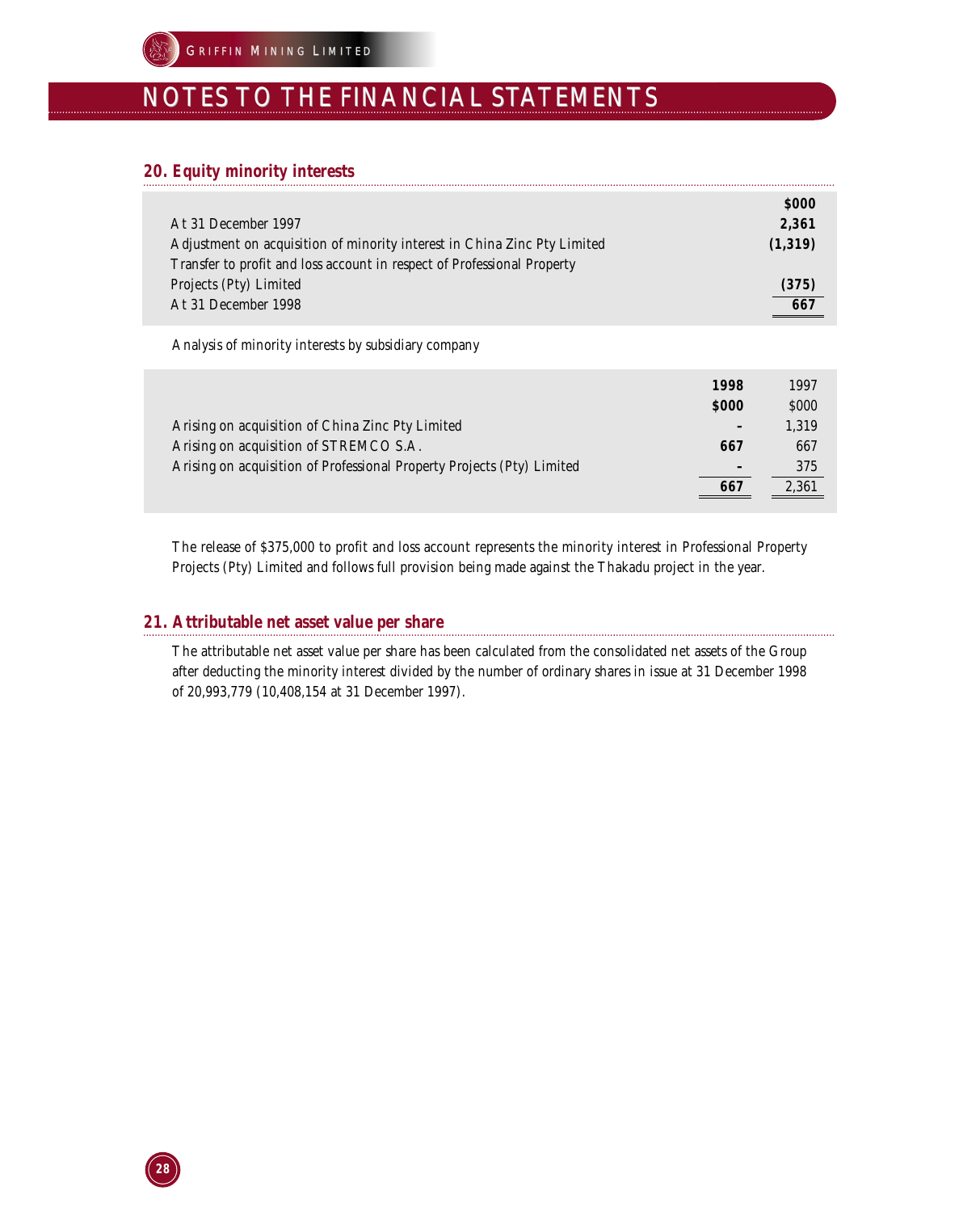### **22. Subsidiary companies**

At 31 December 1998, Griffin Mining Limited had interests in the share capital of the following principal subsidiary companies.

| <b>Name</b>                                                                                       | <b>Class of</b><br>shares held | <b>Proportion of</b><br>share held                                    | Nature of<br>business               | <b>Country of</b><br>incorporation |
|---------------------------------------------------------------------------------------------------|--------------------------------|-----------------------------------------------------------------------|-------------------------------------|------------------------------------|
| China Zinc<br>Pty Limited                                                                         | Ordinary                       | 100%                                                                  | Holding company                     | Australia                          |
| Hebei Hua' Ao Mining<br><b>Development Company</b><br>Limited                                     |                                | 80%<br>reducing to<br>60% (after payback of<br>capital expenditure)** | Zinc exploration<br>and development | China                              |
| Societé de Travaux<br>de Recherché et<br>D'Exploration Miniére<br>et Compagneé S.A<br>('STREMCO') | Ordinary                       | 51%                                                                   | Gold exploration                    | <b>Burkina Faso</b>                |
| Societé des Mines<br>du Faso S.A.<br>('FASOMINE')*                                                | Ordinary                       | 51%                                                                   | Gold mining                         | <b>Burkina Faso</b>                |
| <b>Professional Property</b><br>Projects (Pty) Ltd ('PPP')                                        | Ordinary                       | 75%                                                                   | Holding company                     | <b>Botswana</b>                    |
| <b>Thakadu Mining</b><br>(Pty) Ltd. $(TMP)*$                                                      | Ordinary                       | 75%                                                                   | Copper mining                       | <b>Botswana</b>                    |
| Nordic Exploration AB                                                                             | Ordinary                       | 100%                                                                  | Diamond exploration                 | Sweden                             |

\* All companies are directly owned by the Company except for Hebei Hua' Ao Mining Development Company Limited, in which China Zinc Pty Limited has a controlling interest, see below, TMP which is a wholly owned subsidiary of PPP and FASOMINE which is 79.6% owned by STREMCO and 10.4% owned directly by the Company.

\*\* The Joint Venture contract establishing the Hebei Hua' Ao Mining Development Company Limited provides that 80% of the net profits generated by the Joint Venture will be paid to the Foreign Party until such time as all the capital expenditures arranged by the Foreign Party have been recouped by it, together with a coupon of 4.5%. Thereafter the Foreign Party will receive 60% of the net profits, in accordance with its share in the equity interest in the Joint Venture.